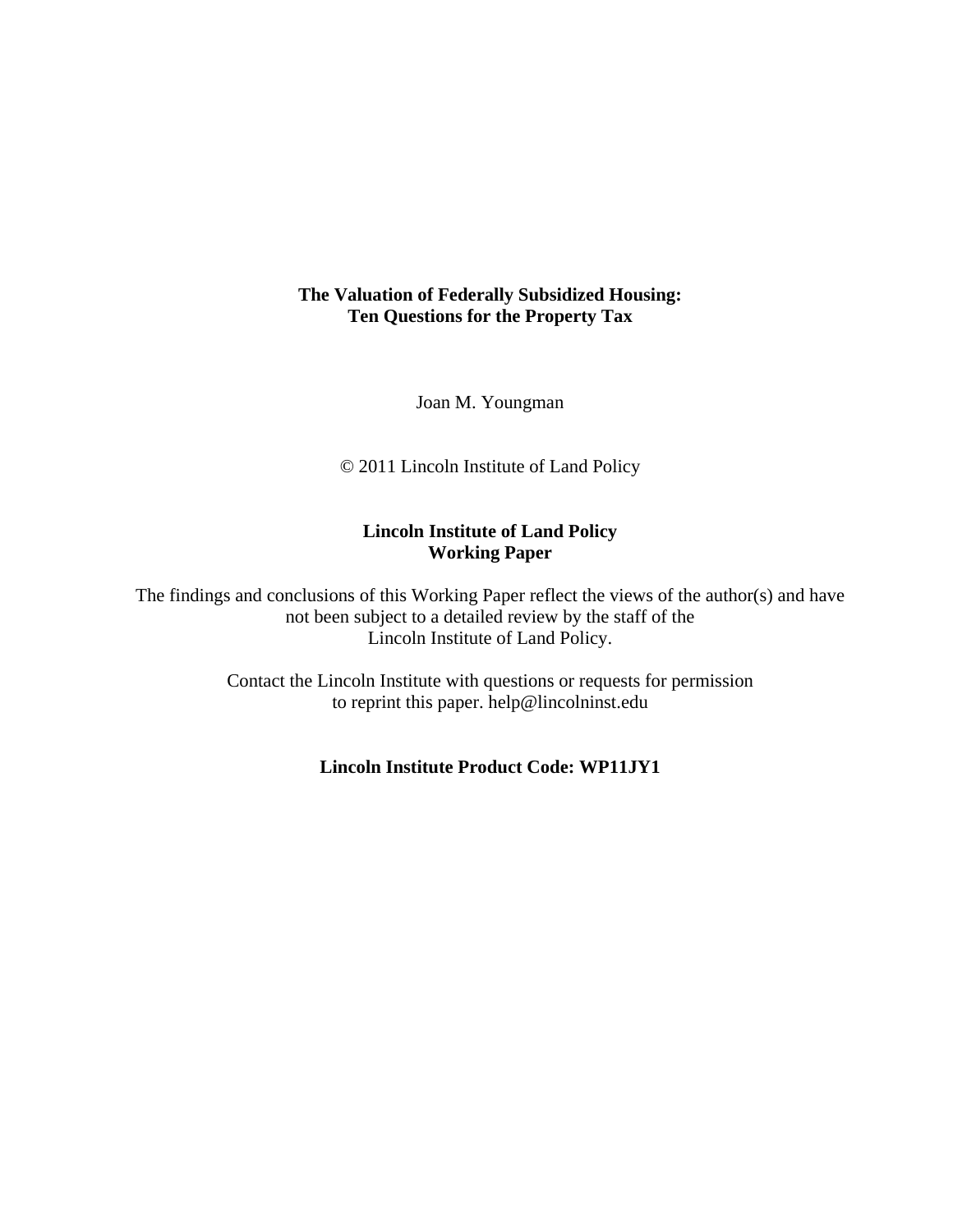## About the Author

Joan M. Youngman is a Senior Fellow and Chair of the Department of Valuation and Taxation at the Lincoln Institute of Land Policy in Cambridge, Massachusetts.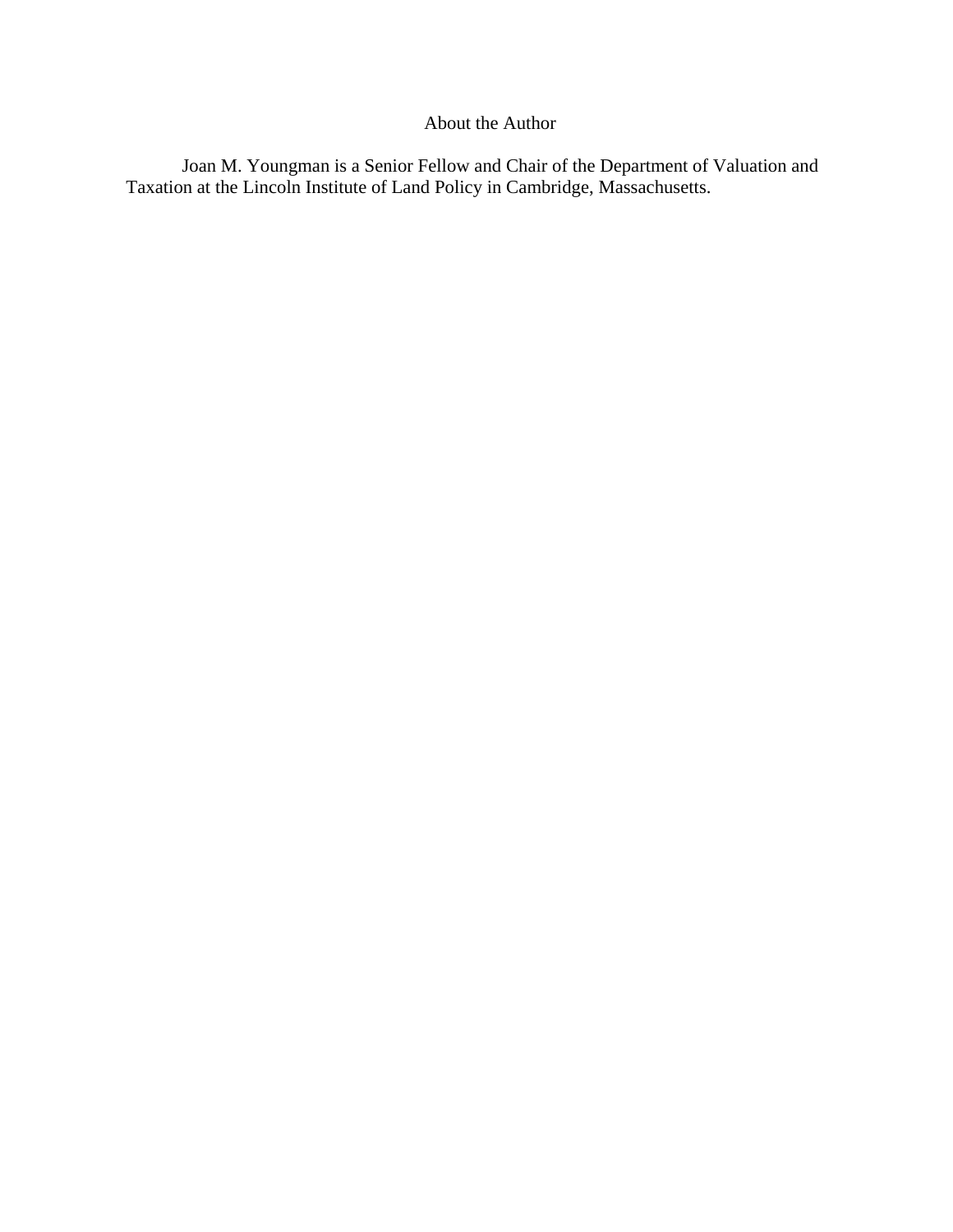#### Abstract

The complex federal incentives for private investment in low- and moderate-income housing have produced decades of judicial decisions on the appropriate local tax treatment of these properties. This enormous volume of thoughtful legal analysis offers insights relevant to issues beyond the valuation of subsidized housing, and illuminates many fundamental assessment questions. Many subsidized developments are not in any simple sense public housing. The federal government has long offered incentives for private parties to own and operate low- and moderate-income rental apartments as a financial investment. These structures are generally not tax-exempt, and courts have struggled to characterize them for property tax purposes, in the process confronting with a wide range of fundamental issues with implications far beyond the specific issue of rent-restricted property.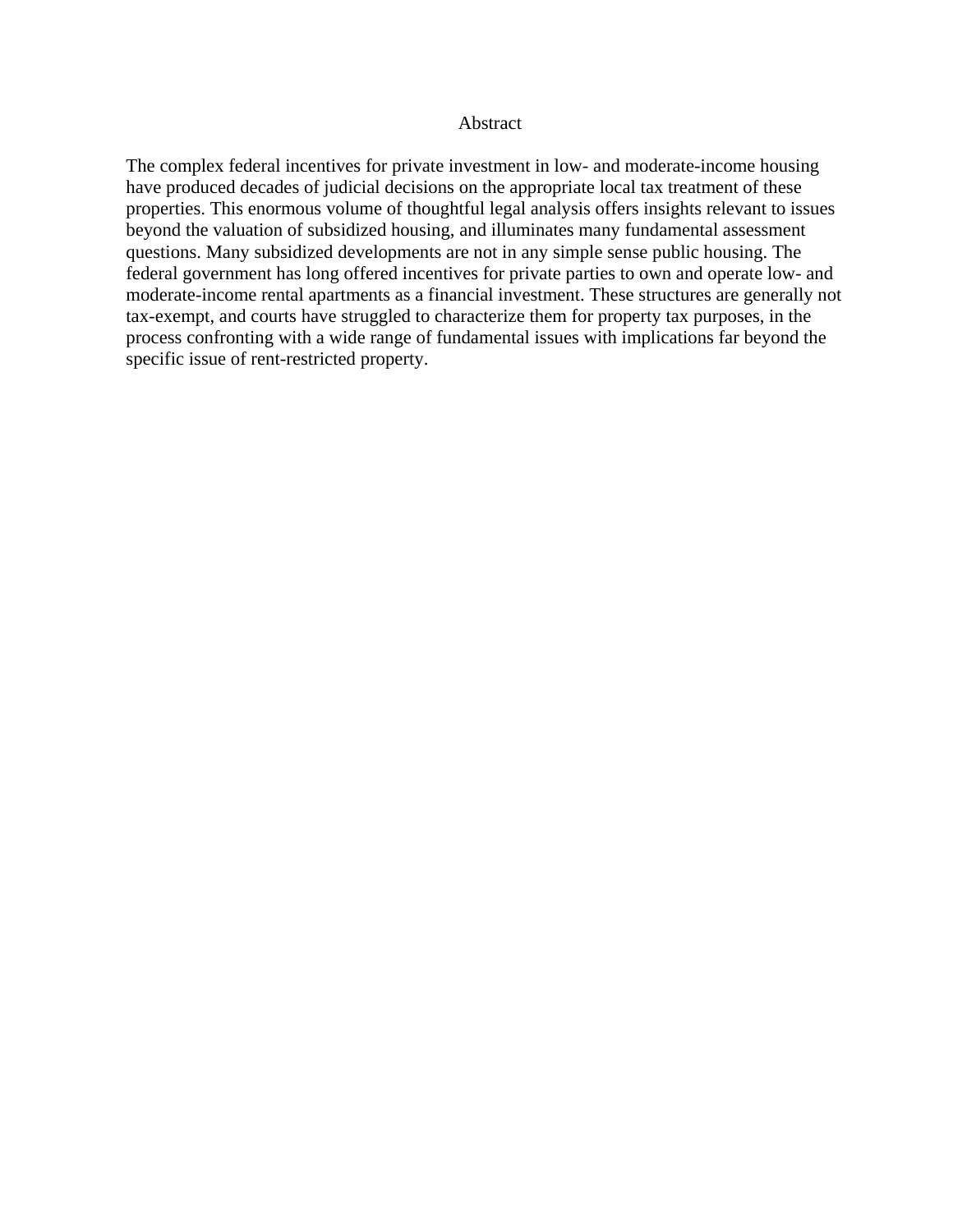# Table of Contents

|                                        | A. Introduction.                                                                        |    |
|----------------------------------------|-----------------------------------------------------------------------------------------|----|
| <b>B. General Valuation Questions.</b> |                                                                                         | 3  |
| 1.                                     | When should standard valuation approaches be adjusted?                                  | 3  |
| 2.                                     | What is the significance of construction costs?                                         | 7  |
| 3.                                     | Is the price paid for underlying partnership interests evidence of real property value? | 9  |
| 4.                                     | How should business value be distinguished from property value?                         | 9  |
|                                        | C. Appropriate Treatment of Legal Restrictions.                                         |    |
|                                        | 5. Should the income approach utilize restricted rents or market rents?                 | 10 |
| 6.                                     | Should voluntary governmental restrictions control valuation?                           | 12 |
|                                        | D. Appropriate Treatment of Tax Benefits.                                               | 14 |
|                                        | 7. What is the relevance of the tax benefits of ownership?                              | 14 |
| 8.                                     | Are tax attributes "personal to the owner"?                                             | 16 |
|                                        | 9. Are time-limited tax benefits a wasting asset?                                       | 17 |
|                                        | 10. Are tax benefits a nontaxable intangible asset?                                     | 18 |
|                                        | E. Conclusions.                                                                         |    |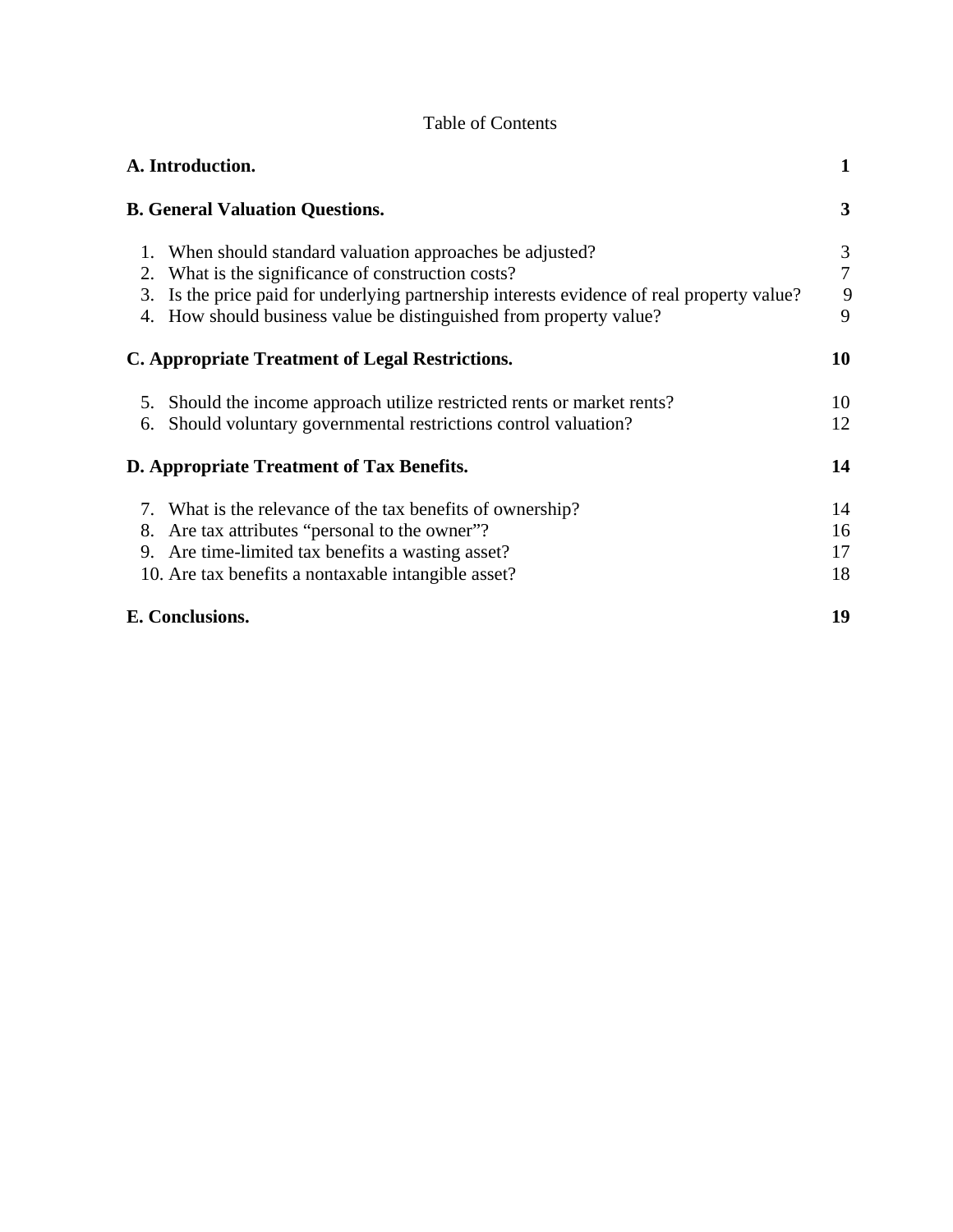### **The Valuation of Federally Subsidized Housing: Ten Questions for the Property Tax**

#### **A. Introduction.**

1

The complex federal incentives for private investment in low- and moderate-income housing have produced decades of judicial decisions on the appropriate local tax treatment of these properties. This enormous volume of thoughtful legal analysis offers insights relevant to issues beyond the valuation of subsidized housing, and illuminates many fundamental assessment questions.

To those who have not previously encountered the maze of court rulings and legislative enactments on the topic, the property tax treatment of federally subsidized low-income rental housing might seem a straightforward matter. Housing constructed under government programs to assist a needy population would appear to be a natural target for reduced taxation, if not an outright exemption. Moreover, familiar images of poorly maintained public housing projects hardly suggest that their value might greatly augment the local property tax base. However, many subsidized developments are not in any simple sense public housing. For many decades the federal government has offered incentives for private parties to own and operate low- and moderate-income rental apartments as a financial investment. These structures are generally not tax-exempt, and courts have struggled to characterize them for property tax purposes.

Federal incentives have taken many forms, including long-term, low-interest mortgages, payments to mortgage lenders to reduce the effective interest rate for construction loans, cash payments to supplement rent paid by qualified tenants, and, most recently, federal income tax credits.<sup>1</sup> State courts have dealt with property tax cases involving all of these types of subsidies and their associated regulatory restrictions, particularly limitations on allowable rents. Subsidies provide the incentive for acceptance of the restricted return, but courts must determine whether these two elements are to be considered in tandem, separately, or not at all. Courts have considered unprofitable developments and profitable investments, situations in which government supplements raised rents above market levels and the more typical situations in which subsidies were granted in exchange for below-market rent. They have analyzed many valuation techniques and adopted a variety of interpretive principles.

As in the fable of the blind men and the elephant, this endeavor has given rise to sharply contrasting opinions. Is such housing a social good that deserves a reduced assessment? Is it the property of a private syndication whose wealthy investors take their profits in the form of tax benefits rather than cash income, with no claim to property tax relief on that account? Is it an investment gone bad, and if so, should the owners receive the benefit of a tax reduction? Is it an investment expected to go bad even before construction, with capital knowingly placed into buildings not worth their cost because other subsidies made this investment profitable? This

<sup>&</sup>lt;sup>1</sup> Sections 221(d)(3) and 236 of the National Housing Act provided mortgage subsidies. Section 8 of the Housing Act provides cash supplements for rent payments. As described in more detail below, the current Low Income Housing Tax Credit is contained in Section 42 of the Internal Revenue Code.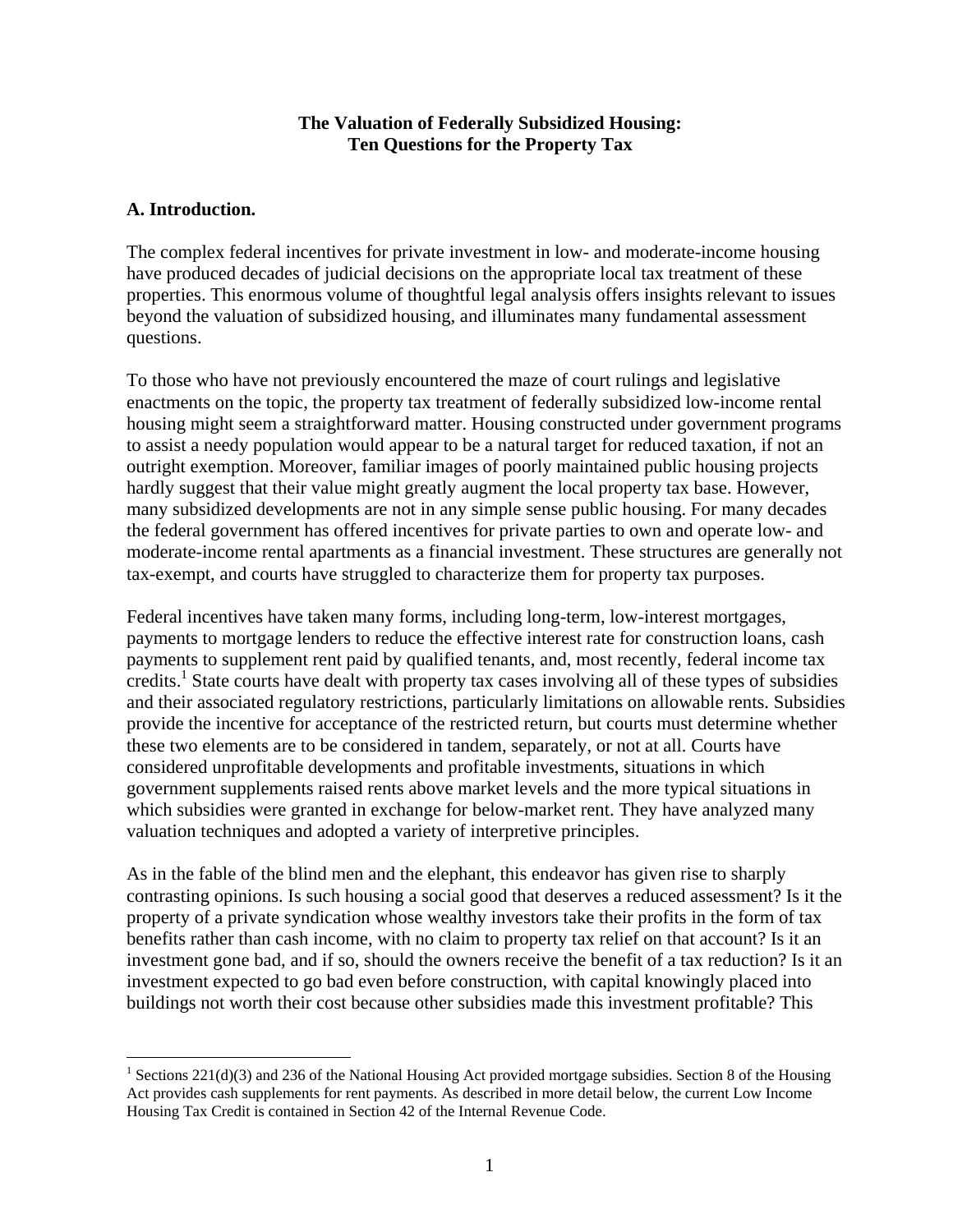wide range of fundamental issues has implications far beyond the specific issue of rent-restricted property.

*A Simplified "Standard Case."* Early federal programs that offered reduced-interest mortgages, accelerated depreciation, or rental supplements contained many convoluted technical provisions, but these pale in comparison to the complexity of their successor, the Section 42 tax credit. The 1986 Tax Reform Act eliminated or restricted many Internal Revenue Code provisions that had supported earlier subsidies, such as accelerated depreciation and tax benefits from "passive losses," but also added Section 42, the Low-Income Housing Tax Credit (LIHTC) program. $^2$ This section establishes an annual distribution of income tax credits to the states (calculated as a dollar amount per capita), which in turn allocate these credits among investors willing to provide funds for limited-income housing. Section 42 is now the primary form of federal assistance for subsidized rental housing. It is extremely complex, and sometimes described as the longest provision of the Internal Revenue Code. As summarized by the Michigan Court of Appeals:

In the section 42 program, the low-income housing developer is allocated tax credits for ten tax years, the developer generally uses the tax credits to recruit private investors, and the investors are assigned the tax credits in exchange for the investors' contribution of capital to build or rehabilitate the housing project.

Generally, as here, the sale of the tax credits is structured as a limited partnership between the developer and the investors. The limited partner investors purchase the limited partner interests in the ownership of the development in return for the tax credit benefits expected to be realized in the ten-year period.<sup>3</sup>

The Tennessee Court of Appeals gave voice to the perplexity with which many tribunals first encounter Section 42 when it wrote, "Little is known about the LIHTC program outside of the circle of affordable housing developers, syndicators, and some investors who have waded through its sometimes oblique rules to take advantage of this rather unique incentive for the creation of affordable rental housing for lower income people.... [L]imited partner investors (many individuals or a single or several corporations) buy up to 99% of limited partner interests in the ownership of the development in return for an allocation of up to 90% of the tax credit benefits expected to be realized in the 10-year period $\cdots$ <sup>4</sup>

Because subsidized housing cases present a unified core set of issues, a simplified abstract case drawing on their common elements can identify the larger implications of these inherently factspecific decisions. A standard case would consider the property tax valuation of low- and moderate-income rental housing whose owners receive a federal subsidy, whether in the form of cash assistance, mortgage reduction payments, income tax credits, or other transfers, in return for

<u>.</u>

 $2^{\circ}$  Cases, statutes, and commentators use the terms "Section 42" and "LIHTC" interchangeably.

<sup>&</sup>lt;sup>3</sup> Huron Ridge L.P. v. Ypsilanti Township, 275 Mich. App. 23, at 25 n. 1, 737 N.W.2d 187, at 188 n.1 (2007).<br><sup>4</sup> Spring Hill, L.P. v. Tennessee State Board of Equalization, No. M2001-02683-COA-R3-CV, 2003 Tenn. App.

LEXIS 952, n. 7 (Tenn. Ct. App. 2003).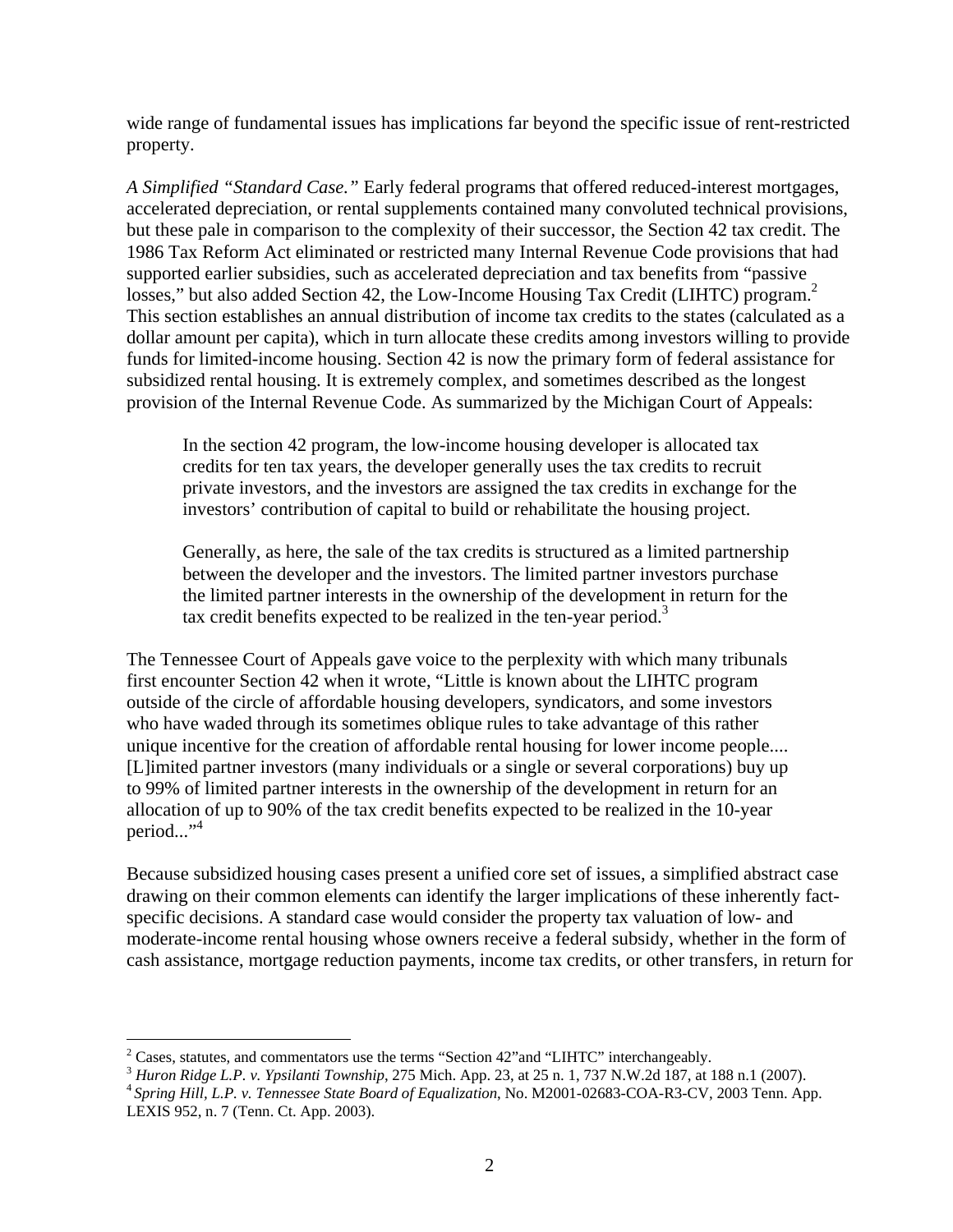rent limitations and other restrictions on the property. Both the subsidies and the limitations would run for a set period of time, such as ten to twenty years.<sup>5</sup>

This simplified set of facts allows consideration of an equally simplified tax dispute in which the owners challenge their assessment as not adequately reflecting the special burdens of ownership, primarily the restrictions on rent. They may also charge that the assessment overstates or incorrectly includes financial benefits, such as the Section 42 tax credits. Of course, in cases where government supplements have raised rents above market levels, the roles are often reversed, with taxing districts taking the position that government regulations enhance value and taxpayers arguing that this effect should be ignored.

Determining the appropriate assessment has required courts to address a myriad of other issues, such as the taxability of the property, whether and how the income restrictions should affect its assessment, and the nature of the rent restrictions as a matter of property law. The resulting body of case law is significant in itself, but its greatest impact may lie in its contribution to understanding larger problems of property assessment. This article examines ten questions of this type, falling within three broad categories: general valuation questions, the appropriate treatment of legal restrictions, and characterization of the investment for property tax purposes.

## **B. General Valuation Questions.**

1

*1. When should standard valuation approaches be adjusted?* The most basic valuation issue raised by these cases questions whether subsidized properties should be valued in the same manner as any other taxable real estate. Although these structures are rarely exempt from property tax under state law,  $6$  a sense that they serve the public good has plainly influenced courts and legislatures dealing with tax valuation. In some cases this had led to what might called a "quasi-exemption," with the valuation process influenced by a desire to support housing policy goals. For example, the Massachusetts Supreme Judicial Court distinguished the assessment of rent-restricted subsidized housing from that of property whose rent is restricted by a private lease. It referred to the "unique status of a federally regulated low income housing project," finding that "federally funded projects are particularly vulnerable to changes in property taxes." Although the court had adopted the general rule that fair market rent, and not rent as limited by contract, sets the basis for assessment, it found subsidized housing to be an exception, noting that "there was evidence that the company would be forced to default on the mortgage" if its development were taxed in the same manner as private rental property.<sup>7</sup> This is a

 See *Supervisor of Assessments v. Har Sinai West Corp.*, 95 Md. App. 631, at 642 n. 4, 622 A.2d 786, at 792 n. 4 (1993), for a discussion of cases on this point. For an argument in favor of exemption, see Jonathan Penna,

<sup>&</sup>lt;sup>5</sup> Note that many state and local programs support affordable owner-occupied housing and publicly owned housing, neither of which raises the specific tax issues considered here. 6

<sup>&</sup>quot;Fairness in Valuation of Low-Income Housing Tax Credit Properties: An Argument for Tax Exemption," 11 *Journal of Affordable Housing and Community Development Law* 53, at 54 (2001) (the author "discusses the confusing and conflicting methods utilized by courts and government assessors to value LIHTC properties for taxation purposes and proposes a fairer alternative, i.e., tax exemption."). For an example of a specific exemption for such property, see "District of Columbia Final Act 18-281 Exempts Property Used for Low-Income Housing," *State Tax Today*, May 3, 2010, 2010 STT 84-22.

<sup>7</sup>*Community Development Co. of Gardner v. Board of Assessors*, 377 Mass. 351, at 354-355, n. 10, 385 N.E.2d 1376, at 1378, n. 10 (1979).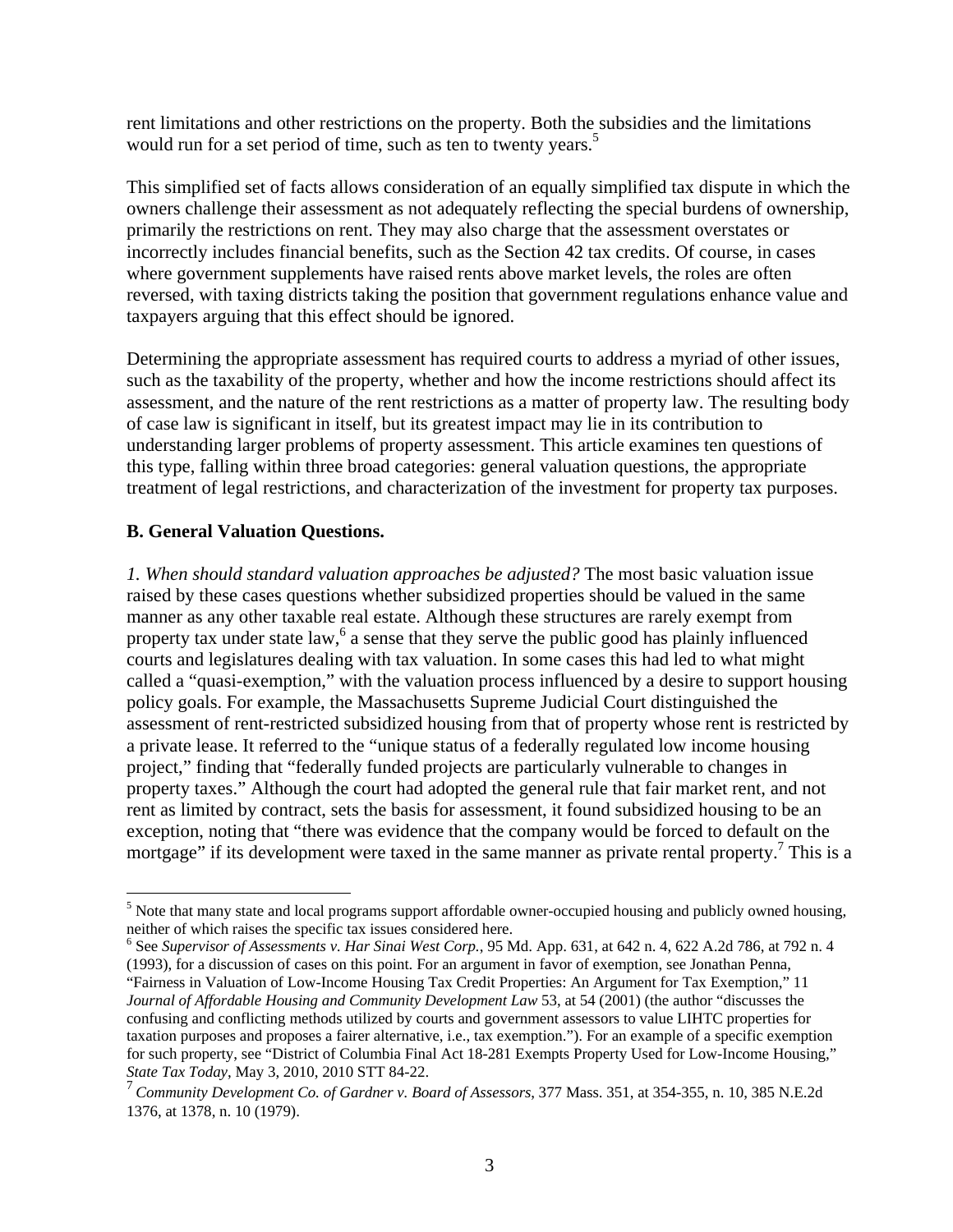dramatic example of the way in which technical determinations concerning assessment methods can remove property value from the tax base even as the property itself remains on the tax rolls.

Other courts have taken the opposite position and refused special treatment for subsidized property. Some argue that the federal subsidies afforded these developments do not necessarily imply that they should receive favorable property tax treatment as well. The Michigan Supreme Court wrote, "To the extent that federal income tax receipts are utilized to subsidize the owners and tenants of Petitioner's property, the citizens of the City . . . are already contributing to the support of subject property, albeit indirectly."<sup>8</sup> Still other opinions have focused on the private and profit-motivated aspects of these projects, finding the rent restrictions simply a quid pro quo for other benefits: "This is nothing more than a financial arrangement voluntarily chosen by taxpayers, whereby taxpayers have substituted one income stream (higher rents) for another (lower rents and tax credits), because taxpayers believe that will maximize the return on their investment."<sup>9</sup>

There are thoughtful arguments on both sides of this debate, although they are not often fully developed in a judicial context that does not explicitly recognize extra-legislative exemptions. The political and social concerns behind arguments for and against quasi-exemptions are also particularly complex. The public responsibility to house the needy has always coexisted uneasily with the use of housing assistance funds to reduce wealthy investors' tax payments. An oftenquoted statement by the late Professor Stanley Surrey found "something terribly amiss when to provide low-income housing for the shelter of the poor, we at the same time shelter tax millionaires."<sup>10</sup> It can seem even more strange that the major federal program for subsidizing low-income rental housing is primarily overseen by the Internal Revenue Service rather than the Department of Housing and Urban Development. Yet the inefficiencies and scandals that mark the history of publicly built and publicly operated developments, often constructed on a massive scale, support efforts to enlist private investment and market discipline in the cause of housing assistance. The iconic images of the Pruitt-Igoe towers being demolished in St. Louis, or the infamous Cabrini-Green apartments in Chicago, mirror the failure of similar enormous projects to the present day.<sup>11</sup> Even those who would prefer an entirely public commitment to low-income

<sup>8</sup> *Meadowlanes Limited Dividend Housing Associates v. City of Holland*, 437 Mich. 473, at 501 n. 51, 473 N.W.2d 636, at 650 n. 51 (1991) (quoting the Michigan Tax Tribunal in *Kentwood Apartments v Kentwood*, 1 MTTR 295, 301 (1977)). Cf. *Bayridge Associates Limited Partnership v. Department of Revenue*, 321 Ore. 21, at 40, 892 P.2d 1002, at 1012 (1995) (Van Hoomissen, J., dissenting) ("Had the legislature intended owners of property that qualified under IRC § 42 to be entitled to property tax relief on that basis, it surely would have provided for an explicit exemption or reduction. It did not.").

<sup>9</sup> *Bayridge Associates Limited Partnership v. Department of Revenue*, 321 Ore. 21, at 40, 892 P.2d 1002, at 1012 (1995) (Van Hoomissen, J., dissenting).

<sup>&</sup>lt;sup>10</sup> "There is something terribly amiss when to provide low-income housing for the shelter of the poor, we at the same time shelter tax millionaires.... If it is low-income rental housing we are considering, we must ask if we would pay out funds to well-off professional people or executives so that they will turn over some of the dollars to the developers as their compensation but will keep as middlemen enough to provide a 15-20% rate of return on the after-tax profits...." Stanley S. Surrey, Committee on Ways and Means, Panel Discussion on Tax Reform, 93<sup>rd</sup>

Congress,  $1^{st}$  Session (February 5, 1973), pp. 71, at 100-101.<br><sup>11</sup> "Since the 1990s, public housing high-rise buildings have come tumbling down by the dozens across the country....now, for the first time in its 75-year history, the New York City Housing Authority wants to knock down an entire high-rise complex, Prospect Plaza in Brooklyn ...." Manny Fernandez, "New York City Plans to Topple Public Housing Towers," *The New York Times*, February 6, 2010.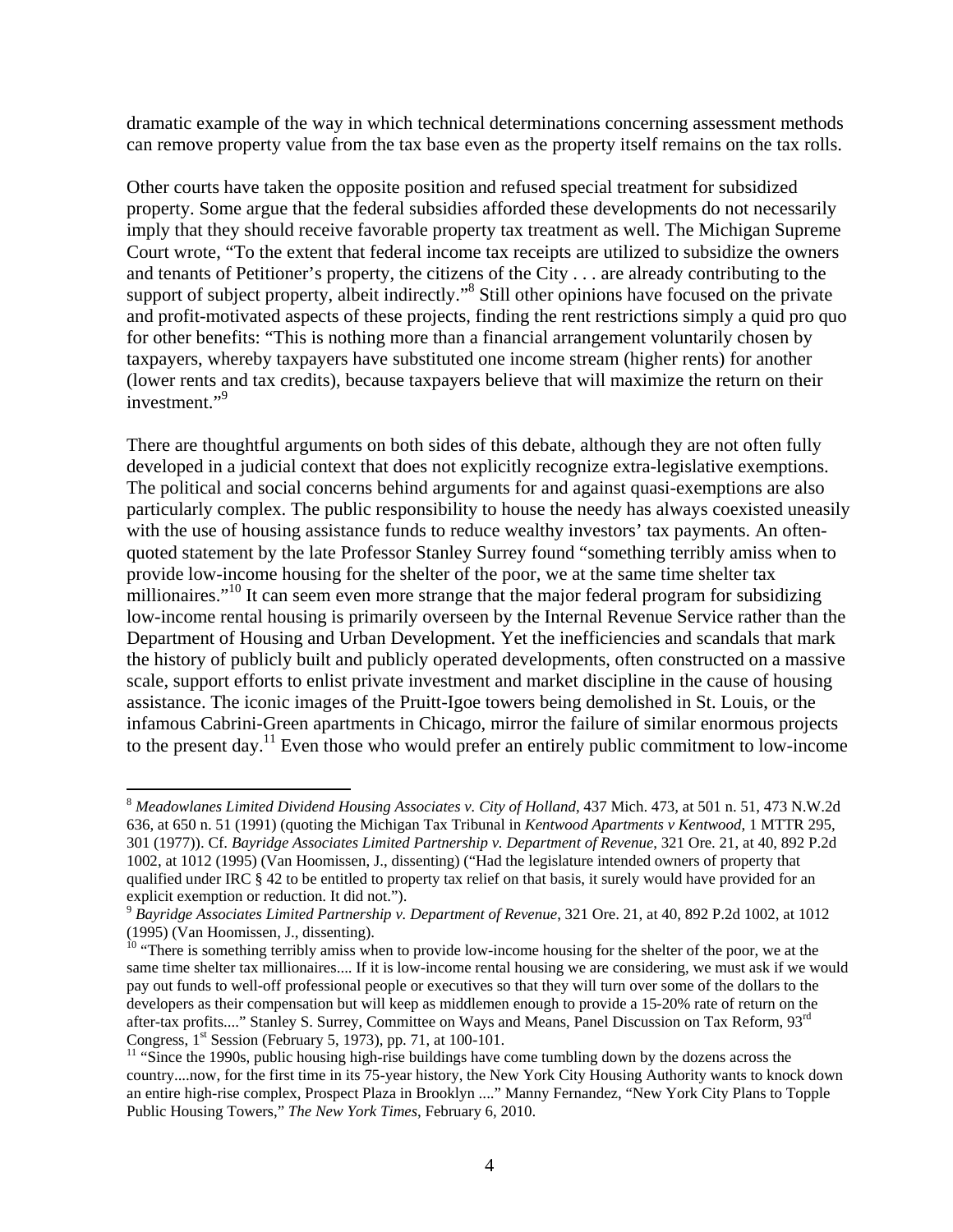housing sometimes argue that private sector incentives can increase political support for these programs.

Another complexity to these arguments concerns the incidence of the tax. Property owners have stressed that governmental limitations on rent cannot be changed during the life of the restrictions. That would also mean, however, that unsuccessful property tax appeals would not place a burden on the parties who are the object of the charitable endeavor, but rather would reduce the net income of the investors.<sup>12</sup>

A few states permit local governments to determine whether specific subsidized rental developments are to be assessed according to standard approaches or afforded some measure of exemption.<sup>13</sup> For example, under certain circumstances Texas permits local taxing units to "deny" the exemption if the governing body determines that: (A) the taxing unit cannot afford the loss of ad valorem tax revenue that would result from approving the exemption; or (B) additional housing for individuals or families meeting the income eligibility requirements of this section is not needed in the territory of the taxing unit."<sup>14</sup>

For their part, developers often feel that governments at all levels look to them to provide affordable housing with insufficient subsidies.15 An architect writing in the *Washington Post* complained that the government "presumes that developers enjoy large profit margins, have access to unlimited capital and should willingly use some of that profit and capital to subsidize affordable units," while in fact "weak market demand, rental and pricing constraints, tight financing and cost overruns can result in slim, nonexistent, or negative profit margins."<sup>16</sup>

The details of specific subsidy programs also complicate these arguments. For example, Section 42 is not designed to assist the neediest population, since its rents attempt to fit the budget of those earning approximately half the area median income.<sup>17</sup> Although project sponsors may be

 $12$  "Owners of low-income housing units cannot raise rents to account for cost increases because the rental rate is restricted...." Jonathan Penna, "Fairness in Valuation of Low-Income Housing Tax Credit Properties: An Argument for Tax Exemption," 11 *Journal of Affordable Housing and Community Development Law* 53, at 66 (2001). 13 E.g., Alaska Stat. § 29.45.110(d); Tex. Tax Code § 11.1825 (x)(3).

 $14$  Tex. Tax Code § 11.1825 (x)(3).

<sup>&</sup>lt;sup>15</sup> The expense of housing subsidies provides continuing pressure for government to reduce costs. In discussing the Section 8 rental subsidy, two analysts remarked, "[T]he Section 8 program had positive results in rebuilding substantial areas of the nation's cities....The program has several major problems, however, that ultimately limited its expansion and are now likely to cause its phaseout over the coming years. First and most important, subsidizing the gap between a fair market rent and a low-income family's share of housing costs is very expensive. When an open-ended commitment is made for a twenty-year contact, the costs add up tremendously." Jean L. Cummings and Denise DiPasquale, "The Low-Income Housing Tax Credit: An Analysis of the First Ten Years," Fannie Mae Foundation, *Housing Policy Debate* 10(2) 251-307 (1999), reprinted in Thomas A. Jaconetty, ed., *The Valuation of Subsidized Housing* (International Association of Assessing Officers 2003) 63-105, at 53.<br><sup>16</sup> An accompanying cartoon shows public officials saying to developers, "Quit whining – you developers have

plenty of money," while the developers respond, "Most of it borrowed!" Roger K. Lewis, "Affordable Housing<br>Needs Public Funding," The Washington Post, March 13, 2010, p. E4

<sup>&</sup>lt;sup>17</sup> "LIHTC is a capital subsidy designed for properties serving residents at 40-60% of area median income (AMI)." A. Smith and Ethan Handelman, "Recap Update," in "Real Estate Analyst Group Responds to Low-Income Tax Credit Crisis," *State Tax Today*, 2009 STT 1-1 (January 5, 2009). See, e.g., *In re Ottawa Housing Assoc.*, L.P. , 27 Kan. App. 2d 1008, at 1009, 10 P. 3d 777, at 778 (2000) ("The contract provides Ottawa Housing with tax credits, and, in return, Ottawa Housing is required to rent the apartments at a reduced rate to persons who earn less than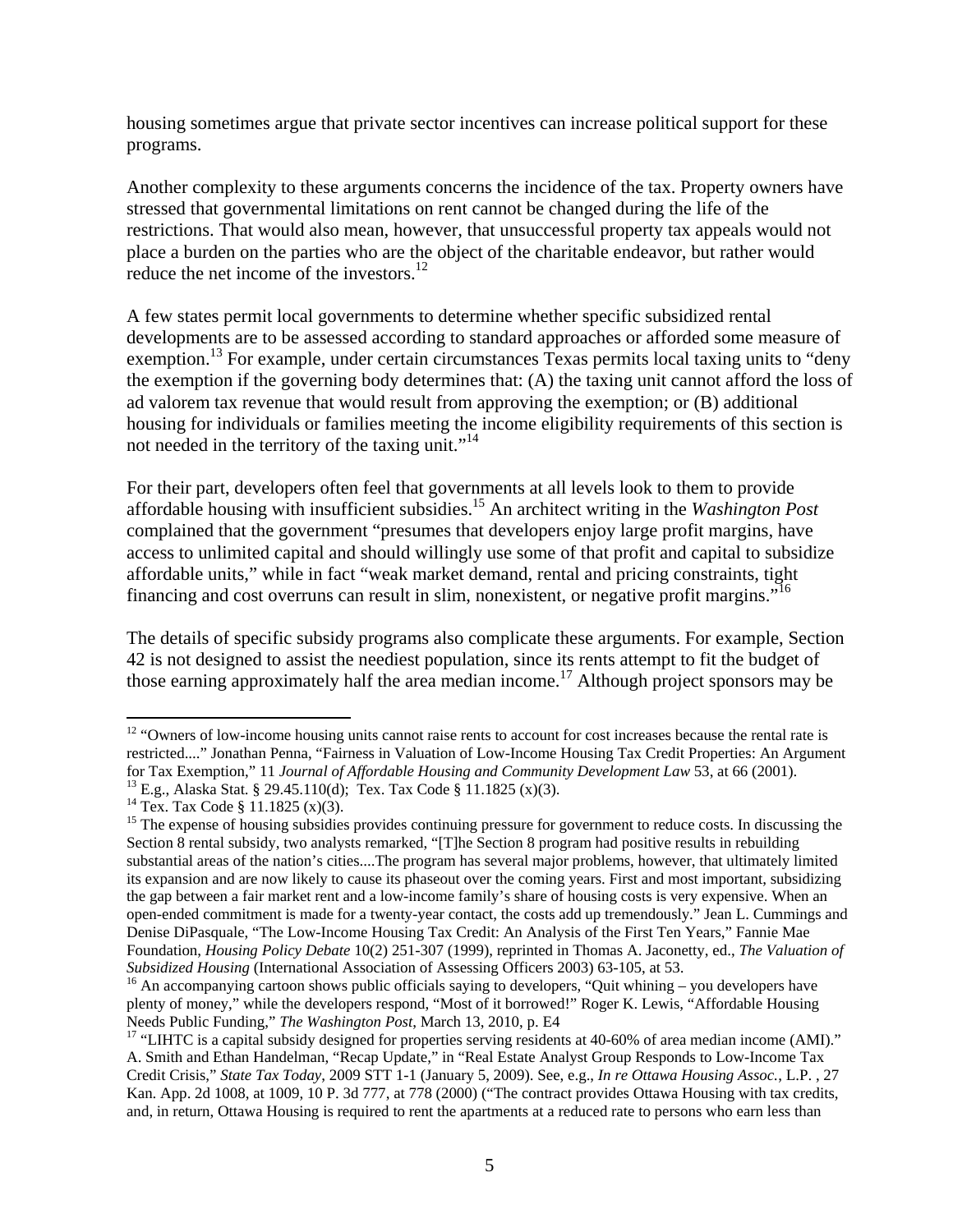mission-driven nonprofit entities, these buildings are almost always owned by partnerships or limited liability companies in which more than 99 percent of the interests are held by investors seeking tax shelter, or banks seeking credit under the Community Reinvestment Act. Even official documents often refer to the investors as "buying tax credits," when in fact they are acquiring ownership interests in entities holding real estate.<sup>18</sup> Investors themselves are sometimes actually surprised to learn that they have essentially bought an apartment complex. Analysts have noted that "[i]nvestors that previously treated LIHTC like a yield-based bond investment are recognizing that it is indeed a real estate equity investment, with all of the attendant risks."<sup>19</sup>

Developers, syndicators, and sponsors of subsidized housing have recognized the advantages of cutting this Gordian knot of legal analysis with special legislation. Over twenty states have addressed the taxation of subsidized housing by statute, often with very specific provisions favorable to taxpayers—for example, by prohibiting consideration of the Section 42 tax credits in the assessment process while requiring that value be set by reference to regulated rent limits. Other legislation deals with more technical details, such as income capitalization rates.

As would be expected when both financial interests and social advocates support highly technical legislation that the great majority of taxpayers would find incomprehensible, these measures have generally passed easily.20 This follows a long history in which court-mandated

to be valued under the income method; however, Governor Joe Manchin, III, vetoed this Bill due to its difficult

 <sup>60%</sup> of the median income for Franklin County.") The income base for these calculations can include all households, and not just renters, increasing the median figure. A study of several thousand LIHTC projects found average rents there to be 9% lower than average rents for the nation as a whole. Jean L. Cummings and Denise DiPasquale, "The Low-Income Housing Tax Credit: An Analysis of the First Ten Years," Fannie Mae Foundation, *Housing Policy Debate* 10(2) 251-307 (1999), reprinted in Thomas A. Jaconetty, ed., *The Valuation of Subsidized* 

*Housing* (International Association of Assessing Officers 2003) 63-105, at 77, 82.<br><sup>18</sup> "[A]lthough it is commonly stated that the developer of a tax credit project raises equity funds by 'selling the tax credits' what is in fact sold are limited partnership equity interests in the project that include rights to certain tax credits." "Factors to be Considered in Determining the Just Value of Property Acquired, Rehabilitated or Constructed Pursuant to Federal Laws Related to Affordable Housing," Report Prepared for the Joint Standing Committee on Taxation by the Department of Administrative and Financial Services, Maine Revenue Services, Property Tax Division (January 2007). Cf. Missouri Department of Revenue, Letter Ruling 5948 (October 30, 2009), *State Tax Today*, 2009 STT 236-12 (referring to "purchase" of low-income housing tax credits). The Illinois Appellate Court wrote, "A limited partnership does not 'sell' the tax credits to investors; they remain in the limited partnership. Limited partners buy securities giving them an interest in the limited partnership. The benefit of a tax credit to a limited partner is entirely incidental to that investment." *Rainbow Apartments v. Illinois Property Tax Appeal Board*, 326 Ill. App. 3d 1105, at 1108, 762 N.E.2d 534, at 537, 260 Ill. Dec. 875 (2001) (citation omitted). <sup>19</sup> David A. Smith and Ethan Handelman, "Recap Update," in "Real Estate Analyst Group Responds to Low-Income Tax Credit Crisis," *State Tax Today*, 2009 STT 1-1 (January 5, 2009). Compare *In re Application of CLASS Homes I, L.L.C*., 234 P.3d 35, at 38 (Kan. Ct. App. 2010) (finding that the equity fund holding a 99.99% interest in the limited liability company receiving low income housing tax credits was "essentially an owner."). <sup>20</sup> See Joseph Rosenblum, "Assessing the Value of Affordability: Ad Valorem Taxation of Properties Participating in the Low Income Housing Tax Credit Program," 2 *John Marshall Law School Fair and Affordable Housing Commentary*, 32, at 53 ("In almost all cases these statutes passed unanimously."). On the other hand, *Spring Hill, L.P. v. Tennessee State Board of Equalization*, No. M2001-02683-COA-R3-CV, 2003 Tenn. App. LEXIS 952, n. 28 (Tenn. Ct. App. 2003), considered evidence as to "why the proposed legislation, which would have prohibited tax assessors from considering the value of LIHTC's when valuing real property, failed," and *Stone Brook Limited Partnership v. Sisinni*, Supreme Court of Appeals of West Virginia, No. 34423, No. 34424, No. 34863, 2009 W. Va. LEXIS 85 (2009), explained that "the Legislature passed Senate Bill 696 that would have required LIHTC property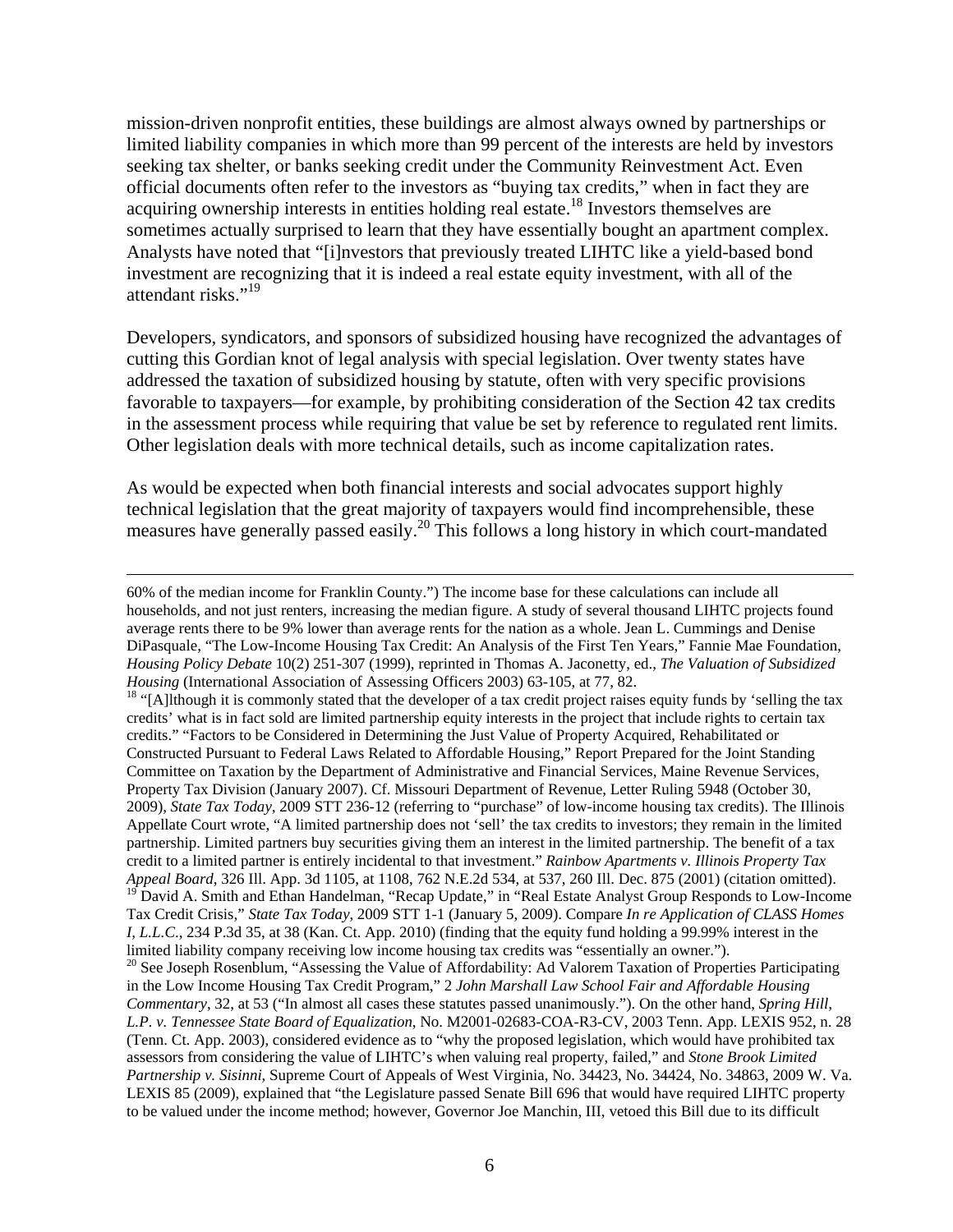uniformity in assessment has been followed by legislative exceptions for property such as farmland or single-family residences. Moreover, state legislatures are always more receptive to appeals for quasi-exemptions that reduce budgets of local governments than to those that affect the revenue of the states themselves. As would also be expected, such legislation often gives rise to new litigation, with sometimes surprising results. $^{21}$ 

*2. What is the significance of construction costs?* The standard income, market, and cost approaches base property valuation on rental income, the market value of comparable realty, and depreciated construction cost. Of these, the cost approach is often the least relevant. The price of income-producing properties will clearly be affected by expected future net earnings, and an investor bidding on a structure will be extremely interested in recent sales of similar properties. But even recent construction cost may have limited influence on buyers not considering building a new structure themselves.<sup>22</sup> Cost estimates for older buildings require adjustments for physical, economic, and functional depreciation that can rarely be estimated with precision in the absence of income or sales data. The cost approach is therefore generally used with special care. It is often recommended that all three approaches be employed wherever possible.<sup>23</sup>

Despite its limitations, construction cost can serve as a check on the results of the income and comparable sales approaches.<sup>24</sup> For example, a cost-based valuation of a successful and newly constructed building can challenge owners' claims that the property value is far below that figure. If owners argue that new property is not worth its cost, it is reasonable to require an explanation for their investment decision. In the *Seagram* cases,<sup>25</sup> New York courts found that

hardly turn his finger" to make this calculation, just as a purely rational investor should take no account of the original price paid for a security in determining whether to hold or sell it at a later time. James Bonbright, *The Valuation of Property*, Vol. 1, at 146 (1937). Bonbright made allowance for human nature, however, in recognizing that "[e]ven businessmen are reluctant to act on the assumption that the property which they have bought is worth less than what they have paid for it." *Id.* at 147 (footnote omitted). Current replacement cost would be more relevant to purchasers than historic cost.

application, and the Legislature did not reintroduce legislation in 2009 to correct these problems." (citations omitted).

 $21$  For example, 2005 Nebraska legislation required that assessors perform an income-based calculation of value for rent-restricted property, and provided that "low-income housing tax credits authorized under section 42 of the Internal Revenue Code that were granted to owners of the project shall not be considered income for purposes of the calculation." Neb. Rev. Stat. § 77-1333(1). However, the statute permitted the credits to be considered in determining the capitalization rate, and did not preclude consideration of other valuation approaches in addition to the income approach. In *Schuyler Apartment Partners LLC v. Colfax County Board of Equalization*, 279 Neb. 989, 783 N.W.2d 587 (2010), the Supreme Court of Nebraska upheld a cost-based valuation of subsidized rental housing. It affirmed a decision of the Nebraska Tax Equalization and Review Commission, *Schuyler Apartment Partners LLC v. Colfax County Board of Equalization*, No. 06C-254 (June 2, 2009), which held that "[e]stimates of value based on use of the income approach with restricted rents and expenses unique to LIHTC projects are incomplete without consideration of the contribution to actual value of LIHTC credits."<br><sup>22</sup> In discussing actual historic cost, James Bonbright went so far as to say that a "hard-headed businessman....would

<sup>23</sup> E.g., *Meadowlanes Limited Dividend Housing Association, v. City of Holland*, 437 Mich. 473, at 485, 473 N.W.2d 636, at 642 (1991) (citing the Michigan assessor's training manual and the American Institute of Real<br>Estate Appraisers, *The Appraisal of Real Estate* (9<sup>th</sup> ed. 1987), at 61-75).

<sup>&</sup>lt;sup>24</sup> E.g., *Stone Brook Limited Partnership v. Sisinni*, Supreme Court of Appeals of West Virginia, No. 34423, No. 34424, No. 34863, 2009 W. Va. LEXIS 85 (2009) (upholding valuations based on the cost approach in the case of newly constructed buildings, where the cost approach was checked against income data). 25 *Joseph E. Seagram & Sons, Inc., Appellant, v. Tax Commission of the City of New York*, 18 A.D.2d 109, 238

N.Y.S.2d 228 (1963), *aff'd*, 14 N.Y.2d 314, 251 N.Y.S.2d 460, 200 N.E.2d 447 (1964).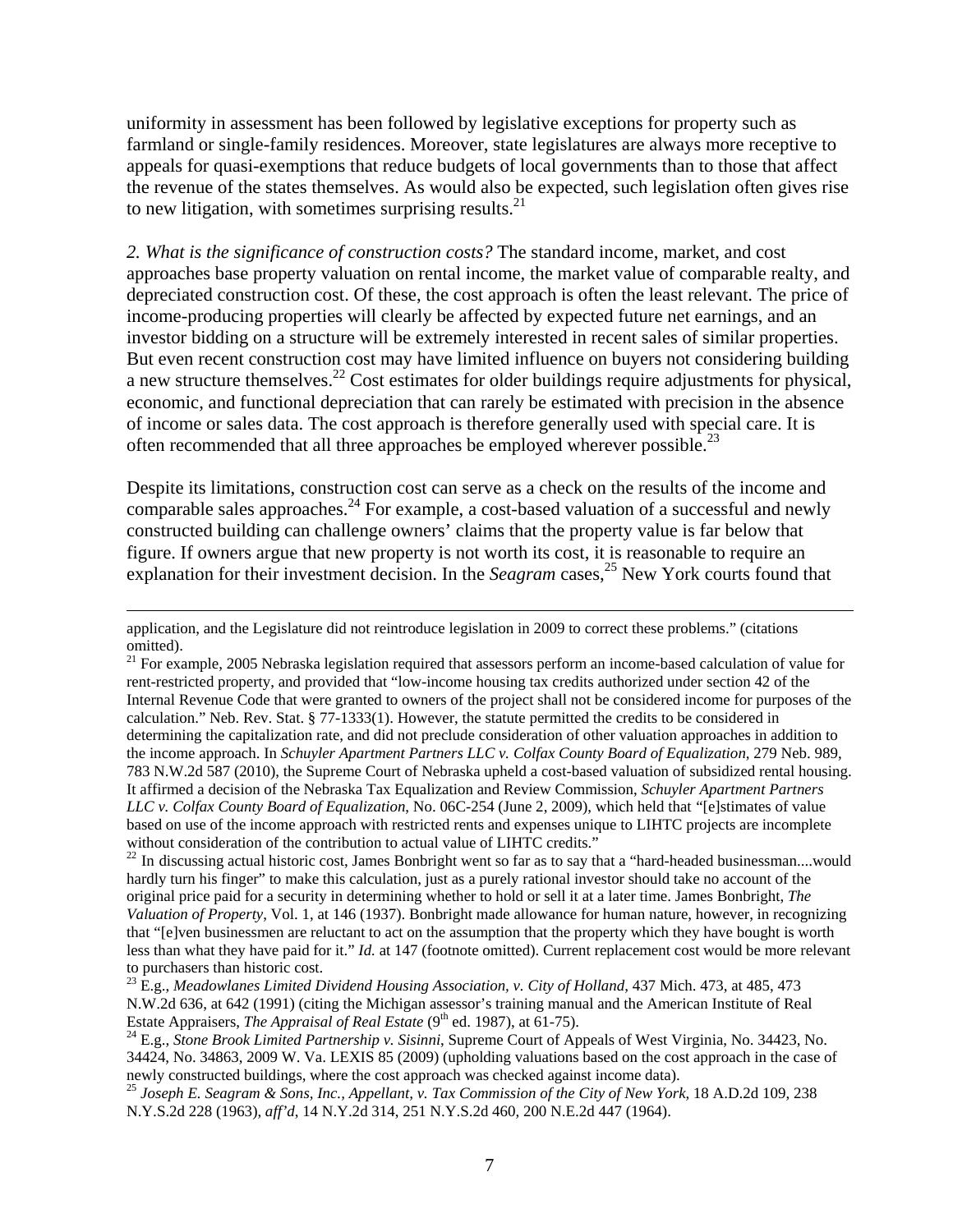Joseph E. Seagram & Sons had not met its burden in arguing for a reduced assessment of the renowned Seagram Building on Park Avenue. "Nowhere in the record is it explained how just two years before the period under review an experienced owner employing a reliable contractor and having the services of outstanding architects put \$36,000,000 into a structure that was only worth \$17,800,000. Such a startling result requires more than speculation before it can be accepted as fact."<sup>26</sup>

The cost approach can play a particularly important role in the valuation of subsidized housing, because there are few arm's-length sales and the parties often disagree as to the measure of income to be capitalized. At the same time, taxpayers have argued that special regulatory and prevailing-wage requirements raise the cost of subsidized housing above that of comparable market-rental structures.<sup>27</sup> Analysts have also noted that "the basis for the tax credits in an LIHTC project is correlated to the reported construction costs, creating an incentive to show the highest cost possible" for the taxpayer's records.<sup>28</sup> Both considerations touch on a fundamental valuation challenge: whether special value to the owner, here in the form of tax credits and other financial benefits that made the initial investment worthwhile, should be considered in setting the taxable value. This issue arises in many cases dealing with special-purpose property. For example, the prestige value of name recognition and association with an architectural landmark such as the Seagram Building might or might not be transferable to another purchaser.<sup>29</sup>

The question as to whether construction costs are evidence of value leads to a topic of intense dispute: whether the financial burdens of ownership can be taken into account without considering the corresponding tax benefits. Some analysts have argued that "[c]onstruction costs are known; but these overstate the market value of a project, since in the absence of subsidy the rental stream produced by the property would not justify the actual expenditure on construction."30 But "in the absence of subsidy" begs the question as to basis for valuation. If both benefits and burdens are taken into account, as they were presumably taken into account by the investor, the actual expenditure could be justified by the combined return, including the subsidy. If only the burdens are taken into account, the cost of a new and successful building could indeed be seen as overstating value. Ironically, the fear that tax incentives could distort investment decisions and lead to uneconomic construction was one of the concerns that led to the Tax Reform Act of 1986, and thus to the Section 42 credit.<sup>31</sup>

<sup>&</sup>lt;sup>26</sup> 18 A.D.2d at 112, 238 N.Y.S.2d at 232-233.

<sup>&</sup>lt;sup>27</sup> "Construction costs for an LIHTC project are typically higher than those for a comparable unsubsidized project." Jonathan Penna, "Fairness in Valuation of Low-Income Housing Tax Credit Properties: An Argument for Tax Exemption," 11 *Journal of Affordable Housing and Community Development Law* 53, at 56 (2001).<br><sup>28</sup> Jonathan Penna, "Fairness in Valuation of Low-Income Housing Tax Credit Properties: An Argument for Tax

Exemption," 11 *Journal of Affordable Housing and Community Development Law* 53, at 56 (2001) (references omitted).

 $29$  Even before the demise of the Seagram company, the Seagram Building had been sold to other owners, including the Teachers Insurance & Annuity Association of America (TIAA). *Teachers Insurance & Annuity Association of* 

<sup>&</sup>lt;sup>30</sup> G. Peterson, A. Solomon, H. Madjid, W. Apgar, Jr., *Property Taxes, Housing and the Cities*, at 73 (1973), quoted in *Community Development Co. of Gardner v. Board of Assessors*, 377 Mass. 351, at 355, 385 N.E.2d 1376, at 1378 (1979).

 $31$  In discussing the Section 8 rental subsidy program, two analysts observed, "When a federal agency can guarantee a cash flow for twenty years and offer tax-exempt bond financing, accelerated depreciation, and other benefits, a marginal project can become feasible. Poor real estate decisions, based on misguided priorities, resulted in the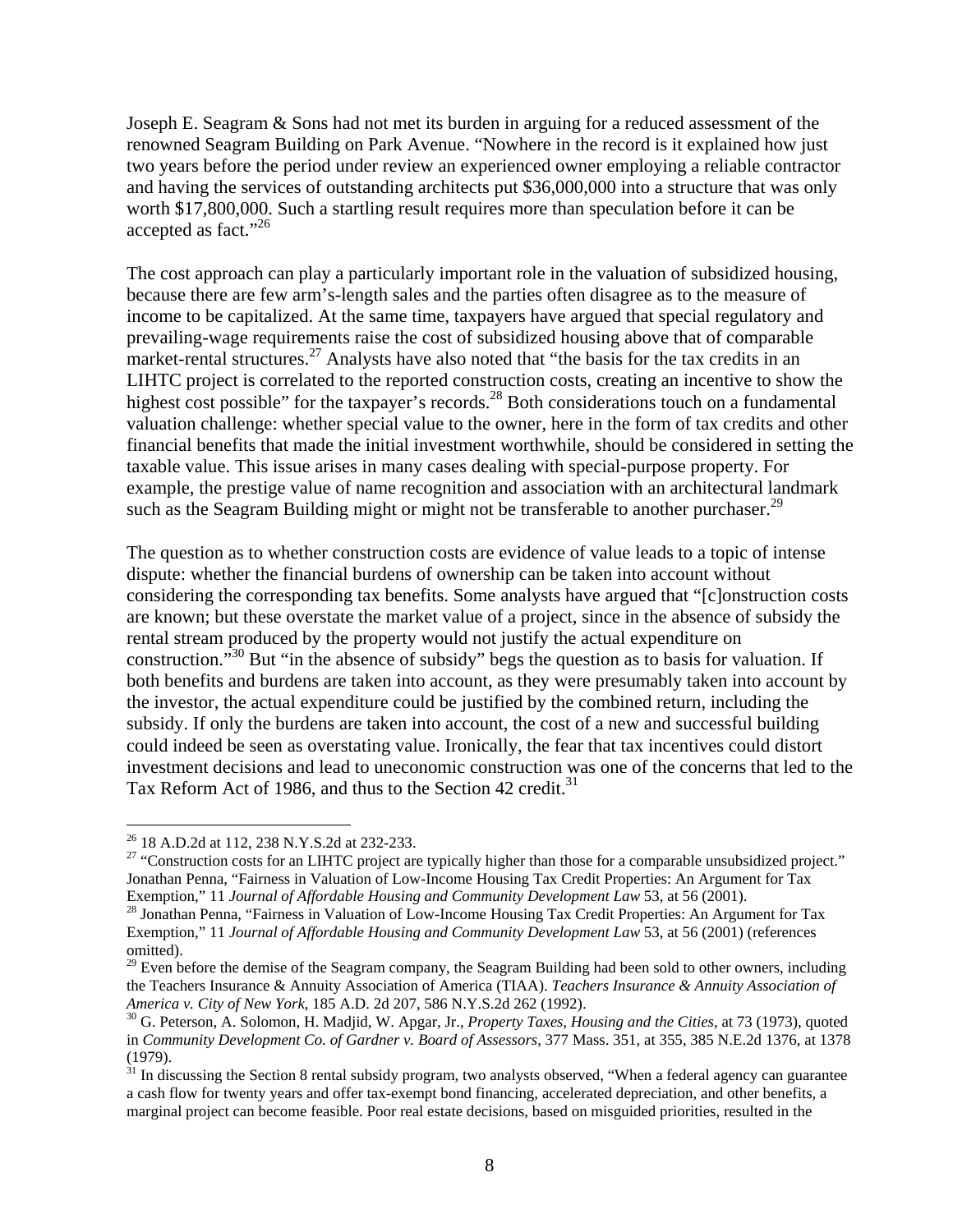*3. Is the price paid for underlying partnership interests evidence of real property value?* In appropriate circumstances, the sale of an entity holding real estate can be treated as a sale of the real estate itself for tax purposes. For example, real property transfer taxes are sometimes imposed on sales of controlling interests in corporations or partnerships that own real estate. $32$ Could the recent sale price of partnership interests in syndicated subsidized housing be considered evidence of the value of the property itself? The details of the partnership's legal arrangements would complicate such an analysis, and the ownership interests may represent only a part of the project financing.<sup>33</sup> However, these considerations bear on the computation of the price and the weight to be afforded it, not on the relevance of the sale itself. Such an investment is influenced by the purchaser's own tax situation and other individual considerations, but this can be the case with any sale, particularly one involving tax-favored property. This extension of the comparable sales approach has not been raised in property tax cases dealing with subsidized housing, and limited partnerships or limited liability companies could consider the price paid for their interests to be proprietary.<sup>34</sup> But to the extent that limited partners or shareholders in limited liability companies are investing in real estate rather than simply "buying tax credits," this amount could shed light on the value of the underlying property.

*4. How should business value be distinguished from property value?* Determining the relevance of the sale value of partnership interests is one facet of a larger challenge: distinguishing the value of property ownership from the value of a business conducted on that property. It would be erroneous, for example, to equate hotel occupancy revenue with property rent, for hotel charges

32 For example, the New York City real estate transfer tax defines a "transfer" to include "the transfer or transfers or issuance of shares of stock in a corporation, interest or interests in a partnership, association or other unincorporated entity, or beneficial interests in a trust, whether made by one or several persons, or in one or several related transactions, which shares of stock or interest or interests constitute a controlling interest in such corporation, partnership, association, trust or other entity." New York City Administrative Code § 11-2101(7). In 2010 Hawaiian legislators sought to introduce a similar measure, noting "that the conveyance tax is imposed each time real property changes title or ownership. But when the controlling interest in a corporation or a partnership that has large holdings of real property is sold, the transfer of the stock in the entity is not subject to the conveyance tax." Lowell L. Kalapa, "Hawaii House Passes Tax on Transfers of Controlling Interest in Real Estate," *State Tax Today*, March 16, 2010, 2010 STT 50-10. In 2008 Florida passed legislation to notify appraisers of transfers of interests in entities holding real estate. The Palm Beach County appraiser told the *Daily Business Review*, "It's been a big issue for us because when these entities transfer properties, we have no idea what the actual prices were. This will give us something to hang our hat on for market value." "Florida Governor Signs Bill to End Masking of Property Transfers," *State Tax* 

*Today*, July 11, 2008, 2008 STT 134-3.<br><sup>33</sup> "Proceeds from the sale of an interest in the owner entity are used to fund development of the project. Proceeds from the sale may represent 50 to 60 percent of the cost of development....Other estimates are higher with proceeds being over 70% of the cost of development." *Schuyler Apartment Partners LLC v. Colfax County Board of Equalization*, Nebraska Tax Equalization and Review Commission, No. 06C-254 (June 2, 2009).<br><sup>34</sup> "Virtually no information is publicly available on risks and returns to equity investors in LIHTC projects or to

investors in other rental housing developments....[T]here are no published data on LIHTC IRRs [internal rates of return] to compare with our results, and actual IRR calculations are closely guarded by syndicators and investors." Jean L. Cummings and Denise DiPasquale, "The Low-Income Housing Tax Credit: An Analysis of the First Ten Years," Fannie Mae Foundation, *Housing Policy Debate* 10(2) 251-307 (1999), reprinted in Thomas A. Jaconetty, ed., *The Valuation of Subsidized Housing* (International Association of Assessing Officers 2003) 63-105, at 91.

construction of some poorly designed projects." Jean L. Cummings and Denise DiPasquale, "The Low-Income Housing Tax Credit: An Analysis of the First Ten Years," Fannie Mae Foundation, *Housing Policy Debate* 10(2) 251-307 (1999), reprinted in Thomas A. Jaconetty, ed., *The Valuation of Subsidized Housing* (International Association of Assessing Officers 2003) 63-105, at 53.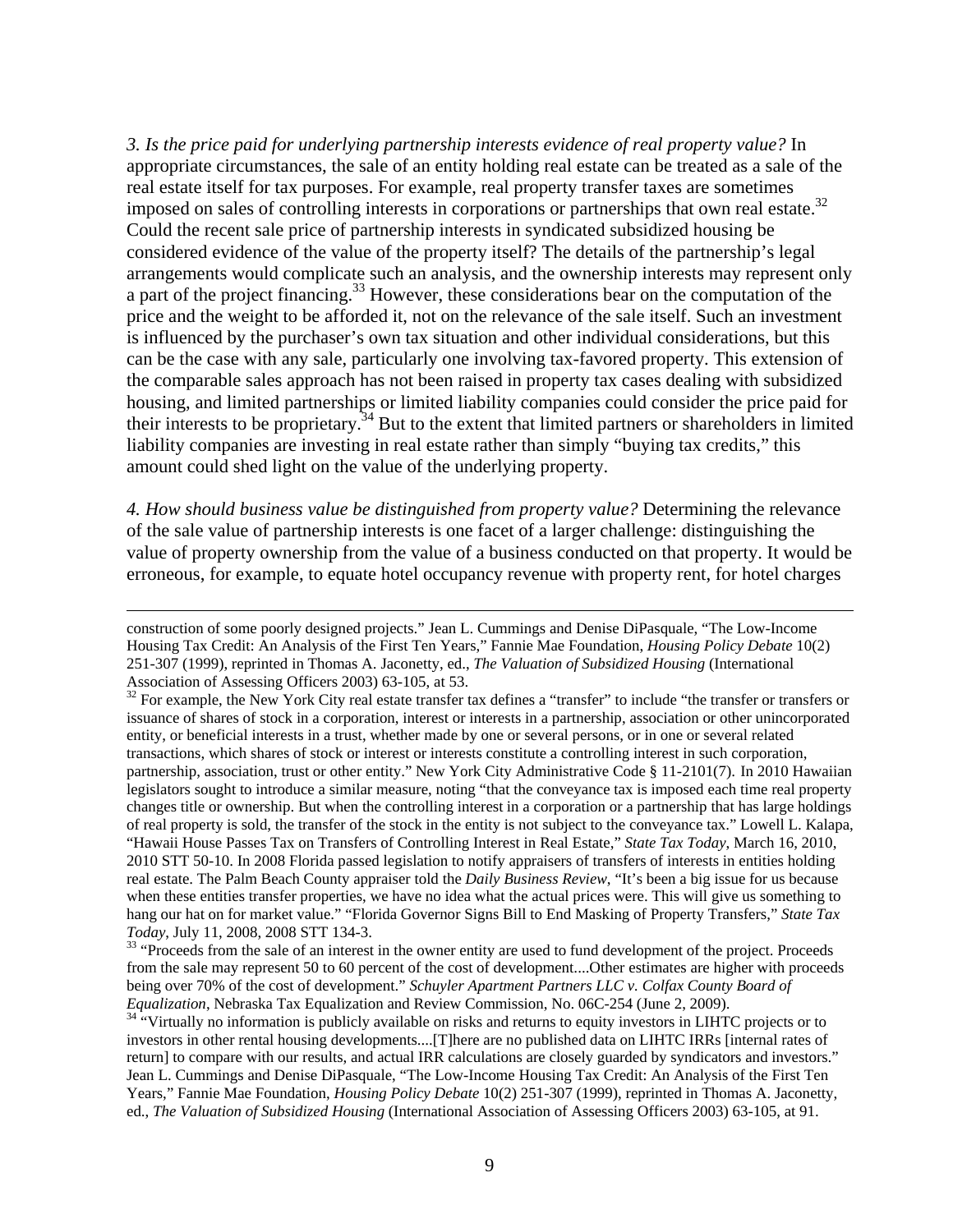constitute payment for many amenities and services, and reflect the hotel's investment in such nontaxable assets as a trained workforce, a reservation system, and name recognition. Hotel valuation cases have long struggled to distinguish real property value from the value of the hotel enterprise—such as that reflected in the extra income attributable to the prestige of a premium hotel chain $35$ 

At the same time, hotel owners have sometimes sought to enhance their valuations for mortgage appraisal purposes by attributing business value to the real property, only to find this used against them in tax cases.<sup>36</sup> In a similar effort to strengthen mortgage financing of subsidized housing, a 1995 joint policy statement by the Office of Thrift Supervision, the Comptroller of the Currency, the Federal Deposit Insurance Corporation, and the Federal Reserve Board held that "lenders should ensure that appraisals of affordable housing projects identify, consider and discuss the effect of certain types of financial assistance, such as low-income housing tax credits, subsidies and grants, sometimes referred to as intangible items, on the estimate of market value for such projects."<sup>37</sup> This is especially significant for tax assessment disputes because mortgage lenders rely on the value of the real estate itself to secure their loans. The foreclosure value of the property would not be enhanced by an enterprise formerly operated there. The security for the mortgage loan lies in the real estate value that is the subject of the property tax.

## **C. Appropriate Treatment of Legal Restrictions.**

*5. Should the income approach utilize restricted rents or market rents?* The problem of distinguishing property income from business income arises whenever rents set under a longterm lease diverge from current market levels. In most subsidized housing assessment disputes, the rents permitted to be charged to limited-income tenants are below the market rates that could be obtained for physically similar unregulated units. This can be considered analogous to the valuation of property burdened by below-market private leases, an area of lively differences of opinion among state courts.

Many courts have concluded that a long-term private lease calling for rent that later falls below market levels does not provide the landlord with grounds for a reduction in the property's assessment.<sup>38</sup> It is true that a prospective purchaser seeking to buy the owner's interest will not pay as much for the right to collect below-market rents as he or she would bid for identical unencumbered property that could be leased at current market rates. But such a purchase would not convey all interests in the property—only the landlord's interest, the right to collect rents due under current leases. A true purchase of all rights in the property would also bid for the tenants' interests. This would mean acquiring the value of their right to pay below-market rent for the remainder of the lease term. Purchasing both sets of interests would transfer all rights in the property and place the new owner in a position to obtain full market rent. A rational buyer could

<sup>&</sup>lt;sup>35</sup> E.g., *Chesapeake Hotel LP v. Saddle Brook Township*, 22 N.J. Tax 525 (2005).

<sup>&</sup>lt;sup>36</sup> John Garippa, "The Other Side of the *Marriott v. Saddle Brook* Decision," *Fair & Equitable*, April, 2006, pp. 26-27.

<sup>&</sup>lt;sup>37</sup> Office of the Comptroller of the Currency, Federal Deposit Insurance Corporation, Federal Reserve Board Office of Thrift Supervision, "Appraised Market Value Clarified for Affordable Housing Loans," (March 10, 1995), http://www.occ.treas.gov/ftp/bulletin/95-16a.htm.<br><sup>38</sup> A partial review of such cases may be found in *Omaha Country Club v. Douglas County Board of Equalization*,

<sup>11</sup> Neb. App. 171, at 180-182, 645 N.W.2d 821, at 829-831 (2002).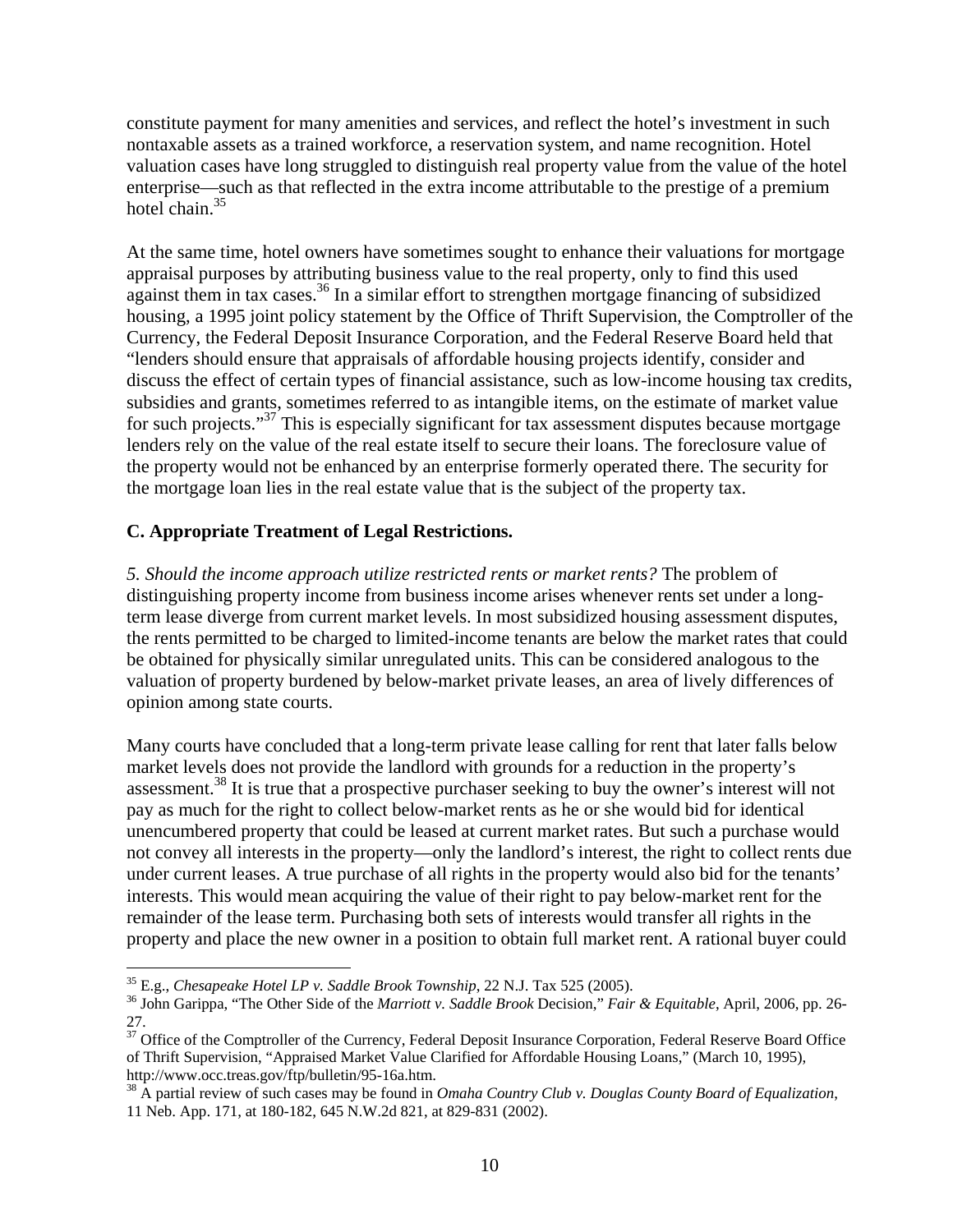choose instead to pay less, acquire only the owner's interest, and continue to collect belowmarket rents, but payment of that lower price for a partial interest does not establish that the property itself is worth less than an identical unencumbered parcel. These cases raise a truly fundamental issue. They demonstrate that the sale price of property can only be estimated after identifying the interests that constitute the property.

Courts that equate the value of the property with the value of the landlord's interest find it obvious that the landlord's property would be diminished by the burden of an unfavorable lease. These courts consider it "incongruous, indeed violative of the rule of uniformity, to assess two properties the same despite the fact that their usual selling prices are different."<sup>39</sup> On the other hand, courts that disagree find that the value of all interests in the property, the landlord's and tenant's together, is unchanged by the relative division between the two. The New York Court of Appeals wrote, "Otherwise, the landlord who fails to realize the fair potential of his property would, in effect, shift part of his tax burden to the shoulders of his fellow taxpayers."<sup>40</sup> Any other result, the court felt, would leave the tax authority a "coentrepreneur" required to depend on "the uncertain results of managerial banes or boons."41 But the New York court was also clear that the same logic did not allow above-market leases to increase assessments, since only the property value, and not this "managerial boon," was subject to tax.<sup>42</sup> By definition, the market rent is the return to the property, and earnings above that are a fortunate bonus to the leasing enterprise.

These arguments are mirrored in the subsidized housing cases. Courts basing assessments on actual rent point out that this is the amount that the landlord in fact receives. The opposite result obtains when courts focus instead on the private, voluntary, and profit-oriented motives for accepting below-market rent.

Subsidized housing cases have also considered the appropriate treatment of above-market rent. Section 8 of the 1937 Housing Act and its successor provisions, like some state subsidies for low-income housing, provide rental supplements that can guarantee building owners "substantially higher rent than that received by comparable, nonparticipating apartments."<sup>43</sup> This has been especially true during the current housing downturn, when "overbuilding during the housing boom has left so many homes available that landlords, desperate for renters, are wooing Section 8 recipients, whose government subsidies, delivered electronically, guarantee the landlord gets paid." $44$ 

<sup>&</sup>lt;sup>39</sup> *CAF Investment Co. v. Saginaw Township*, 410 Mich. 428, at 464, 302 N.W.2d 164, at 173 (1981).<br><sup>40</sup> *Merrick Holding Corp. Board of Assessors*, 45 N.Y.2d 538, at 544, 382 N.E.2d 1341, at 1344, 410 N.Y.S.2d 565, at 568 (1978).

<sup>41</sup> *Merrick Holding Corp. v. Board of Assessors*, 45 N.Y.2d 538, at 545, 382 N.E.2d 1341, at 1344, 410 N.Y.S.2d 565, at 569 (1978).

 $42$  "Of course, in arriving at the value of the entire property, if Merrick's [the taxpayer's] leases with its lesser tenants were at above market rents these should be offset against the below market rentals received from the three flagship tenants." *Merrick Holding Corp. v. Board of Assessors*, 45 N.Y.2d 538, at 545, 382 N.E.2d 1341, at 1344, 410 N.Y.S.2d 565, at 569 (1978).

<sup>43</sup> *Alta Pacific Associated, Ltd. v. Utah State Tax Commission*, 931 P.2d 103, at 104 (Utah Sup. Ct. 1997). That case considered participating apartments with average monthly rent of \$565 and \$335 when market rent for nonparticipating apartments was \$275.

<sup>44</sup> Dawn Wotapka, "Housing Bust Opens New Doors for Subsidized Tenants," *The Wall Street Journal*, August 2, 2010, p. 1.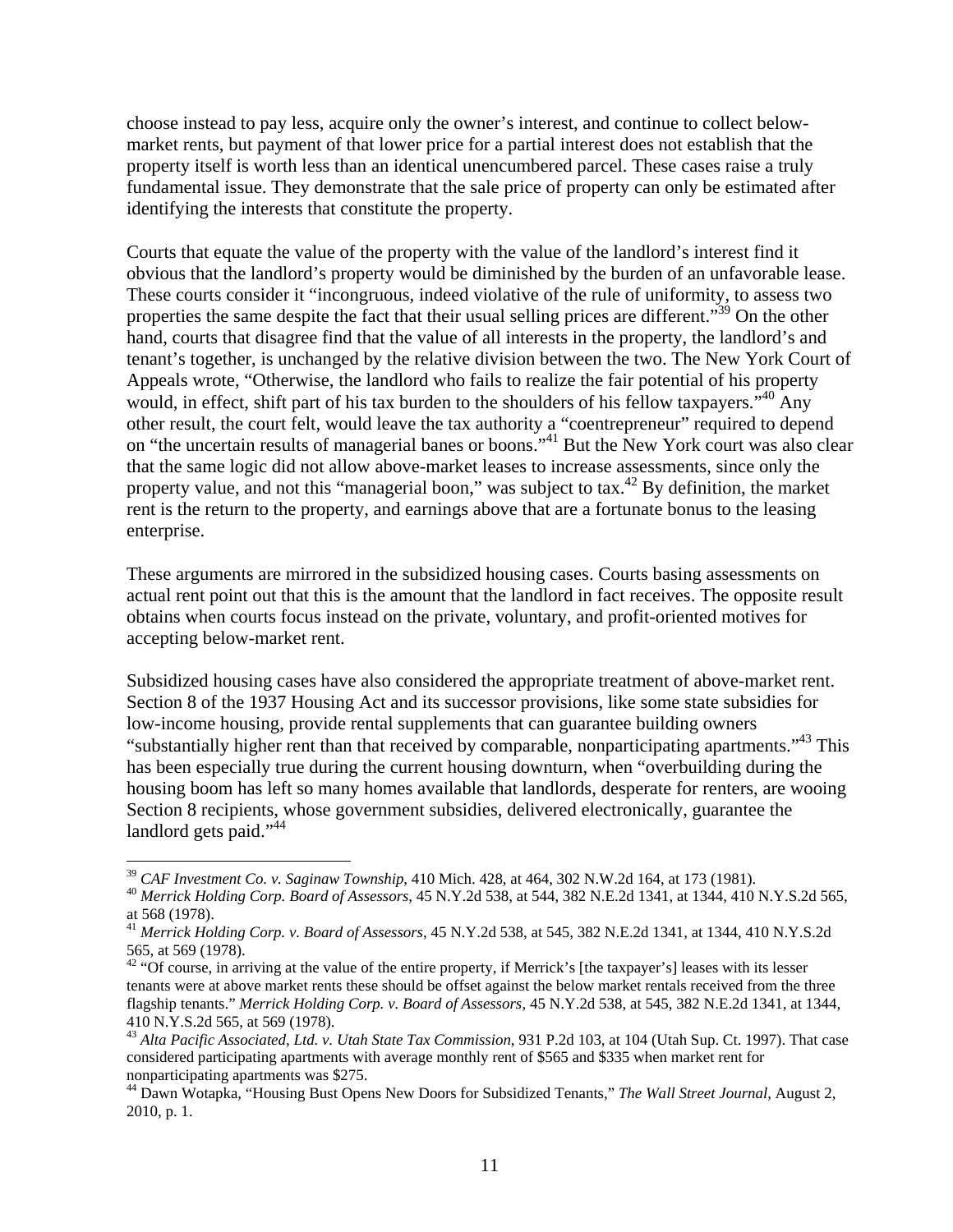Not surprisingly, in cases where subsidized rent exceeds market rent, owners have urged courts to value the property without regard to these special provisions, "and to instead consider the rental income that the property would command in the open market of unsubsidized housing."45 Here, taxpayers rely on cases that disregard above-market rent,  $46$  although that position could increase taxes when subsidized rent is below market levels. Courts that disagree have found it "obvious"<sup>47</sup> that "[a] willing buyer would most certainly consider the guaranteed income rate set by the Federal government when determining the fair cash value of the property."<sup>48</sup>

Courts that reach inconsistent results in lease cases and subsidized housing disputes often fail to offer a convincing analytic basis for this distinction, whether it proves to be favorable or unfavorable to the taxpayer in any individual decision. As noted, the Massachusetts Supreme Judicial Court held as early as 1923 that a long-term lease did not control assessed value,<sup>49</sup> but it distinguished subsidized housing valuation on grounds that those rent restrictions were "a condition of financing the project on favorable terms, and without the Federal assistance the project would be impossible."<sup>50</sup> Similarly, although it has long held that a long-term lease does not necessarily govern property assessment,<sup>51</sup> the Illinois Supreme Court considered abovemarket subsidized rents to reflect "earning capacity": "Where actual income truly reflects the income-earning capacity of the property, however, it may not be ignored simply because it does not coincide with rents obtainable on the open market."<sup>52</sup>

*6. Should voluntarily assumed restrictions control valuation?* These disputes present a question as to whether below-market leases are sufficiently similar to subsidized housing rent limitations for the tax treatment of one to provide guidance with regard to the other. In both instances a property owner has entered an agreement to accept less than a market rate of return. In many cases, courts have allowed voluntary restraints on income to reduce property value only if the

<sup>45</sup> *Kankakee County Board of Review v. Property Tax Appeal Board*, 131 Ill. 2d 1, at 19, 544 N.E.2d 762, at 770, 136 Ill. Dec. 76 (1989).

<sup>46</sup> *Canton Towers, Ltd. v. Board of Revision*, 3 Ohio St. 3d 4, 444 N.E.2d 1027 (1983), required use of the lower market-level rents in assessment, finding these subsidies similar to unfavorable long-term leases, which were held not to control valuation in *Wynwood Apartments, Inc. v. Board of Revision*, 59 Ohio St. 2d 34, 391 N.E.2d 346, 13 Ohio Op. 3d 19 (1979): "Moreover, this court has previously recognized ... economic rental value of commercial real property as an indicium of valuation for ad valorem real property taxation purposes. Although *Wynwood* involved a commercial property which had been rented for less-than-market rate, the principle applies with equal force to a residential unit in which artificially inflated rents are set. As in *Wynwood*, 'economic rent is a proper consideration in a situation in which contract rent is not truly reflective of true value in money.'" 3 Ohio St. 3d at 7, N.E.2d at 1030 (citations omitted).

<sup>47</sup> *Alta Pacific Associated, Ltd. v. Utah State Tax Commission*, 931 P.2d 103, at 119 (Utah Sup. Ct. 1997) (concurring opinion).

<sup>48</sup> *Kankakee County Board of Review v. Property Tax Appeal Board*, 131 Ill. 2d 1, at 16, 544 N.E.2d 762, at 769, 136 Ill. Dec. 76 (1989). Other opinions taking this position include *Executive Square Limited Partnership v. Board of Tax Review*, 11 Conn. App. 566, 528 A.2d 409 (1987), and *Steele v. Town of Allenstown*, 124 N.H. 487, 471 A.2d 1179 (1984)<br><sup>49</sup> Donovan v. Haverhill, 247 Mass. 69, 141 N.E. 564 (1923).

<sup>&</sup>lt;sup>50</sup> Community Development Co. of Gardner v. Board of Assessors, 377 Mass. 351, at 355, 385 N.E.2d 1376, at 1379 (1979).<br><sup>51</sup> Springfield Marine Bank v. Property Tax Appeal Board, 44 Ill. 2d 428, 256 N.E.2d 334 (1970).

<sup>&</sup>lt;sup>52</sup> Kankakee County Board of Review v. Property Tax Appeal Board, 131 Ill. 2d 1, at 15-16, 544 N.E.2d 762, at 764, 136 Ill. Dec. 76 (1989).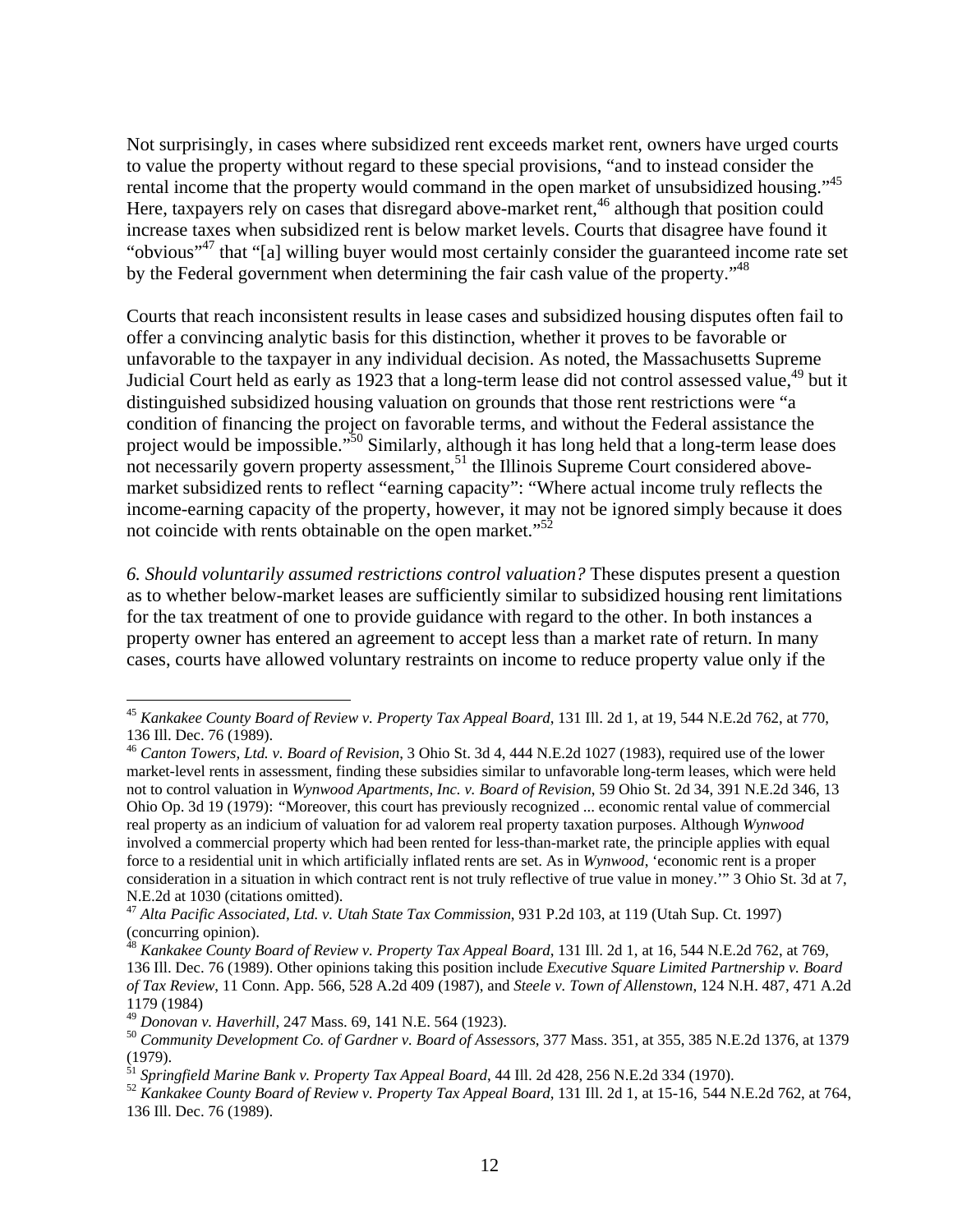financial benefits that provide the incentive for accepting those restraints are taken into account as well.

In supporting consideration of both the benefits and burdens of subsidized status in assessment, the Indiana Tax Court commented, "Although a property owner can reduce a property's value by imprudently agreeing to deed restrictions and cause himself economic loss, a property owner should not be allowed to reduce the tax base in such a manner,"<sup>53</sup> finding nothing "inherently" wrong with the property itself."<sup>54</sup> The court held it reasonable to assume that the regulatory burdens were at least balanced by their benefits, for the taxpayer "would not have entered into the deed restrictions if the federal tax benefits did not adequately compensate [it] for the decreased rental income."55

Most publicly imposed governmental restrictions that limit the use of property must be considered in its assessment. A tax valuation cannot contemplate a hypothetical highest and best use for property that ignores legal limitations on development. The rental restrictions on subsidized property are similar in that they are publicly enforced and their breach would lead to heavy penalties. At the same time, these restrictions differ from zoning restrictions, wetlands protection, or public safety ordinances, because they have been voluntarily assumed by the owners. In fact, they may have been eagerly sought by syndicators in a competitive bidding process. As one expert wrote, "The important point about the rent restriction in LIHTC projects is that it is voluntarily imposed in return for special benefits. Restrictions are not imposed by the government, as with a zoning ordinance. The restrictions do not take something of value from the property owner for the benefit of the public at large or protect the public at large."<sup>56</sup>

The Oregon Supreme Court took an opposing view when it interpreted the state's requirement that assessments take into account any "governmental restriction as to use" as being applicable to LIHTC rent limits. "[L]imits on what taxpayers may do with their properties, resulting from taxpayers' participation in the section 42 program, constitute 'governmental restrictions as to use.' ... The most probable price depends on what the buyer will receive in exchange for that price; the buyer will pay only for what it will receive. Thus, the most probable price to be received for the properties at issue would not include the tax credits, because the record shows that the credits would be recaptured if the property were not maintained as low-income housing."<sup>57</sup> The import of the last sentence is uncertain if a purchaser stepping into the shoes of

<sup>53</sup> *Pedcor Investments-1990-XII, L.P. v. State Board of Tax Commissioners*, 715 N.E.2d 432, at 437 (Indiana Tax Court 1999).

<sup>&</sup>lt;sup>54</sup> Lake County Trust Company No. 1163 v. State Board of Tax Commissioners, 694 N.E.2d 1253, at 1258 (1998).<br><sup>55</sup> Pedcor Investments-1990-XII, L.P. v. State Board of Tax Commissioners, 715 N.E.2d 432, at 439 (Indiana Tax Court 1999).

<sup>56</sup> Michael W. Collins, "Another Ad Valorem View of Low-Income Housing Tax Credit Properties," *The Appraisal Journal*, July, 1999, 306-308. The Supreme Court of North Carolina took a similar position in finding that Section 42 limitations on rental income did not necessarily govern the property tax assessment: "Unlike a governmental restriction such as zoning, section 42 restrictions do not diminish the property's value, but instead balance tax credits allowed to the developer against rent restrictions imposed on the developer. Because section 42 restrictions are freely entered contractual covenants, not governmental regulations, the Commission did not err in concluding that taxpayer may not artificially alter the value of its property below fair market value." *In the Matter of Appeal of the Greens of Pine Glen Ltd. Partnership*, 356 N.C. 642, at 651, 576 S.E.2d 316, at 322 (2003).<br><sup>57</sup> *Bayridge Associates Limited Partnership v. Department of Revenue*, 321 Or. 21, at 30-32, 892 P.2d 1002, at 1006-

<sup>1007 (1995).</sup>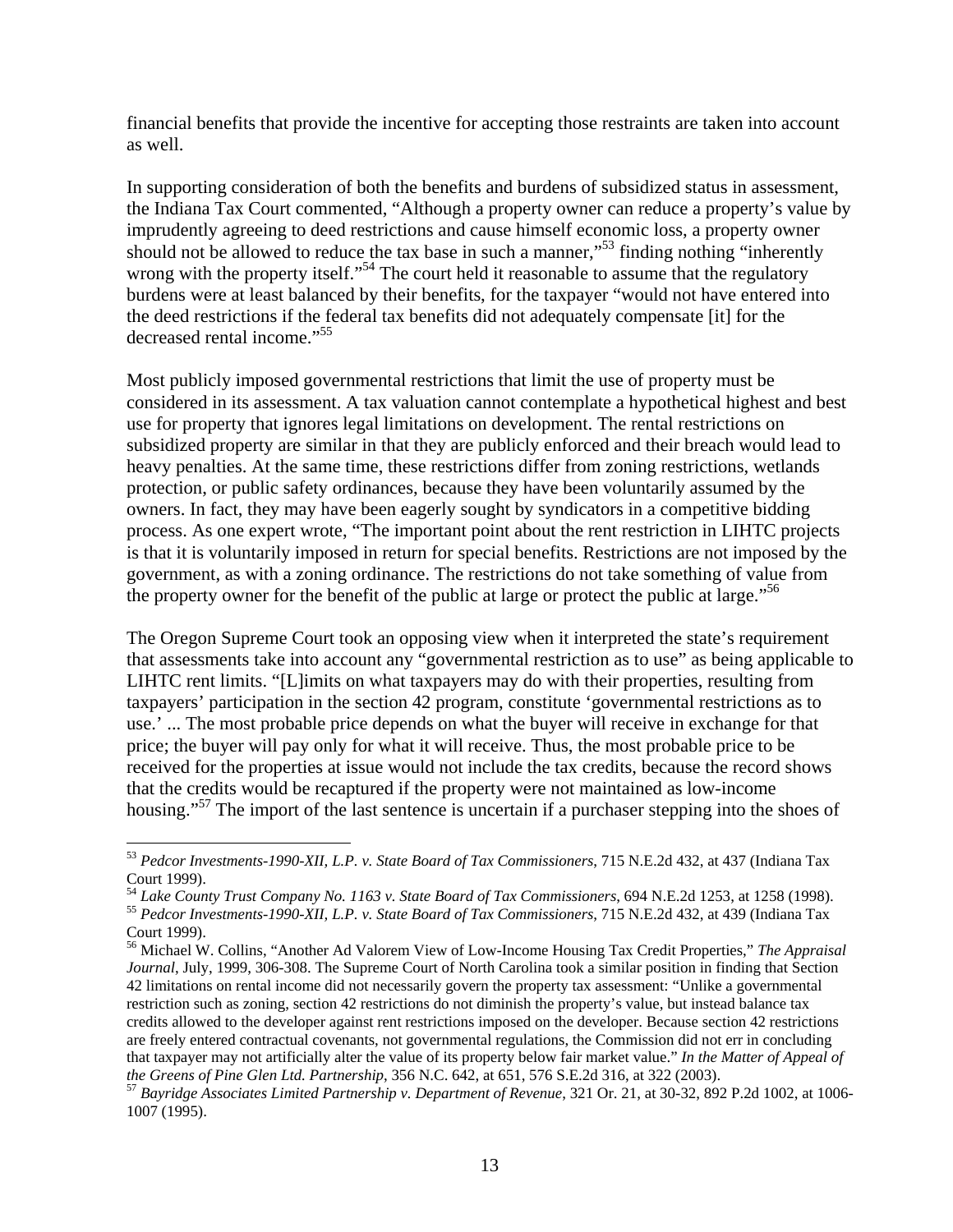the original owner could succeed to the tax credits. The penalties for withdrawal from the subsidized-housing program help insure that the property will be maintained a low-income housing. Note also how quickly additional issues become entwined in such analysis: whether the restrictions are considered publicly imposed; whether the benefits and burdens would carry over to a new purchaser; and whether the benefits and burdens can be separated for purposes of valuation.

In the Oregon case, a dissenting justice wrote, "This is nothing more than a financial arrangement voluntarily chosen by taxpayers, whereby taxpayers have substituted one income stream (higher rents) for another (lower rents and tax credits), because taxpayers believe that will maximize the return on their investment. The below-market rents charged by taxpayers are not the result of a 'governmental restriction'; rather, they are the result of a quid pro quo – federal income tax credits (a financial benefit) in return for charging the favored class below-market rents (a financial detriment)."58

The relevance of the tax benefits to valuation raises related questions concerning their characterization: whether they are an attribute personal to the owner rather than part of the taxable property, whether they are a "wasting asset," and whether they constitute intangible property that should not included in the base of a real property tax.

## **D. Appropriate Treatment of Tax Benefits.**

<u>.</u>

*7. What is the relevance of the tax benefits of ownership?* A central issue raised by these cases questions whether the tax benefits to the individual investor are relevant to property valuation. If the recent construction cost or the price in an arm's-length sale were the basis for assessment, there would be no need to account for the tax considerations behind the decision to pay that specified amount, any more than the purchase price of a residence needs to be adjusted to account for the federal mortgage interest deduction. The existence of a market price obviates the need to construct an independent measure of value by reference to all the elements a potential purchaser might consider.

If, however, property is to be valued by reference to regulated rental income, or if those income limits are used as a basis for an obsolescence deduction from construction cost, it is not clear whether the limited rents permitted in exchange for tax benefits provide an accurate basis for valuation without consideration of the tax benefits themselves. As the Georgia Court of Appeals wrote, "[T]he tax credits go hand in hand with restrictive covenants that require the property to charge below-market rent....If viewed in isolation, the rental restrictions would artificially depress the value of the property for tax valuation purposes."59 The Illinois Supreme Court took a similar position: "A valuation approach which considers the subsidy income, but does not consider the negative aspects of a subsidy agreement upon the earning capacity of the subsidized

<sup>58</sup> *Bayridge Associates Limited Partnership v. Department of Revenue*, 321 Ore. 21, at 40, 892 P.2d 1002, at 1012 (1995) (Van Hoomissen, J., dissenting) (citations and footnotes omitted).

<sup>59</sup> *Pine Pointe Housing, L.P. v. Lowndes County Board of Tax Assessors*, 254 Ga. App. 197, at 199, 561 S.E.2d 860, at 863 (2002).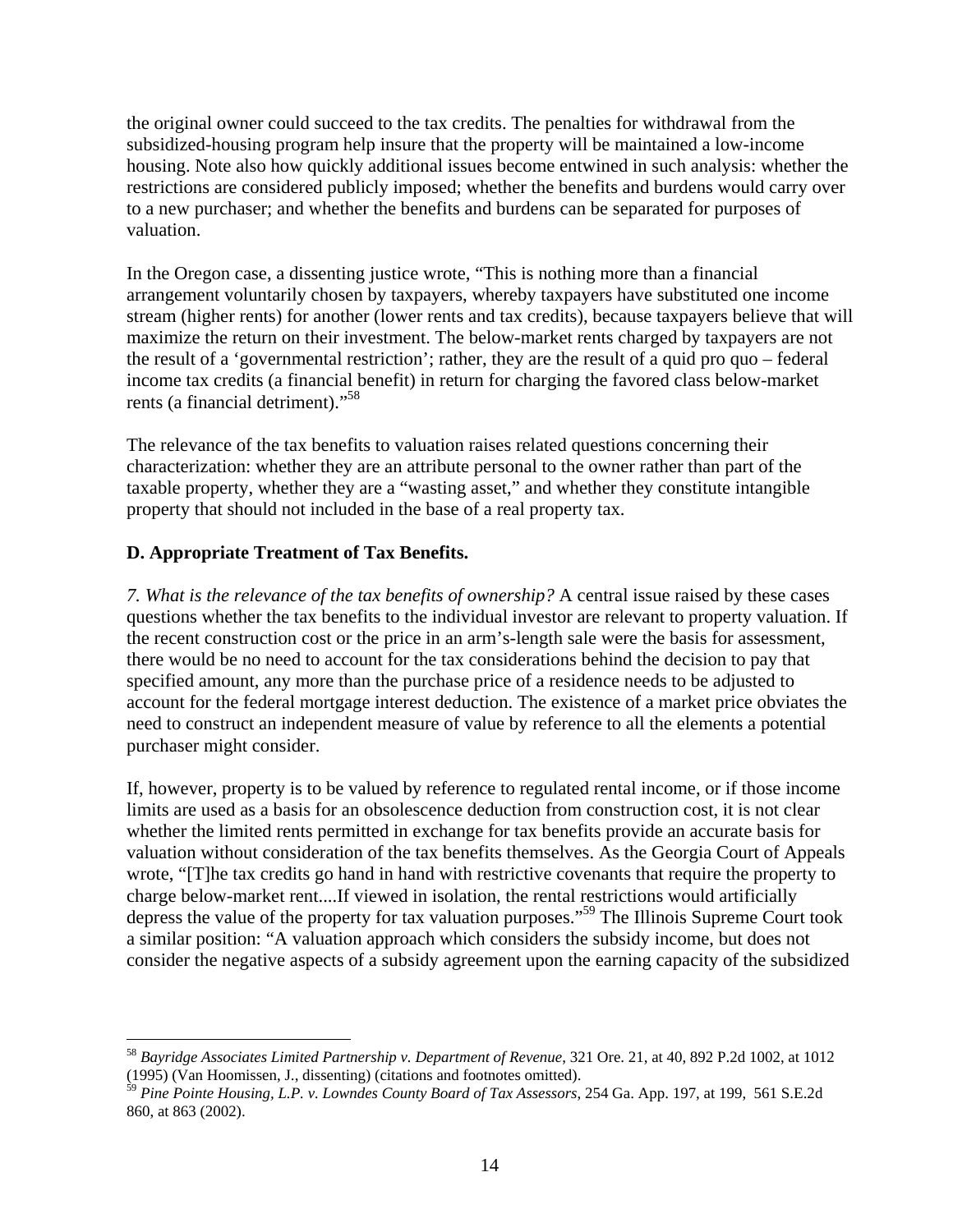property, would be inappropriate."<sup>60</sup> This question has a long history in debate over the assessment of subsidized rental property. As the court wrote in a 1974 Rhode Island case concerning Section 221(d)(3) property, "The depreciation benefits were described as 'excellent' and the  $6\%$  return as the frosting on the cake."<sup>61</sup> In other words, the tax benefits were the true return, and the nominal rental income a welcome addition.

In response, taxpayer advocates have argued that "[b]asing market value on the income tax benefits of ownership destroys uniformity because the tax consequences of ownership vary from person to person."62 Courts taking an opposite view consider that "there would be no market for private investment in low-income housing development were it not for these federal tax incentives.... [T]he appraised value of the property for property tax purposes would be artificially depressed if the value of the tax credits is not included."<sup>63</sup>

Recall that some earlier programs, such as Section 236, offered subsidies that reduced the effective mortgage interest rate to 1 percent. Many courts found that the reduced mortgage interest clearly affected the return to property ownership and so was relevant to an income-based valuation. "Certainly, the fact of lower mortgage payments decreases expenses and thereby increases the owner's potential income from the investment."64 If the introduction of Section 42 were to change the mortgage subsidy to an economically equivalent tax credit, should that affect the valuation of the subsidized real property? Some courts have distinguished credits that affect the owner's individual after-tax income from items that affect property revenue,  $65$  but others have found "no legally cognizable distinction between low-income housing tax credits and these programs."<sup>66</sup>

<sup>60</sup> *Kankakee County Board of Review v. Property Tax Appeal Board*, 131 Ill. 2d 1, at 16-17, 544 N.E.2d 769, at 764, 136 Ill. Dec. 76 (1989).<br><sup>61</sup> Kargman v. Jacobs, 113 R.I. 696, at 702, 325 A. 2d 543, at 546 (1974).

<sup>&</sup>lt;sup>62</sup> Jonathan Penna, "Fairness in Valuation of Low-Income Housing Tax Credit Properties: An Argument for Tax Exemption," 11 *Journal of Affordable Housing and Community Development Law* 53, at 62 (2001) (references omitted).<br><sup>63</sup> Huron Ridge, L.P. v. Township of Ypsilanti, 275 Mich. App. 23, at 34, 737 N.W.2d 187, at 199 (2007).

<sup>&</sup>lt;sup>64</sup> New Walnut Square Limited Partnership v. Louisiana Tax Commission, 626 So.2d 430, at 432 (La. Ct. App. 1993). The court noted that the subsidized mortgage was transferable to a new owner, a factor that also influenced the Maryland Court of Special Appeals in *Supervisor of Assessments v. Har Sinai West Corp.*, 95 Md. App. 631, at 650, 622 A.2d 786, at 796 (1993) ("Value is not only what a willing buyer will *pay* for a piece of property but also includes the mortgages or other indebtedness that a buyer is willing to assume for the seller in exchange for the property.") (emphasis in the original).

<sup>&</sup>lt;sup>65</sup> "Below market leases and tax abatements have direct effects on the income of a property. LIHTCs do not." *Maryville Properties, L.P., v. Nelson*, 83 S.W.3d 608, at 616 (2002). The Arizona Tax Court later followed *Maryville* in finding that "LIHTCs do not have a direct effect on the income of the property. The value of the tax credits is to the owner of the property and not to the property itself." *Cottonwood Affordable Housing v. Yavapai County*, 205 Az. 427, at 429, 72 P.2d 357, at 359 (Ariz. 2003) (citing *Maryville* at 83 S.W. 3d 616). The Michigan Court of Appeals found *Maryville* and *Cottonwood* both to "err in overlooking or underestimating the value of the credits during the ten-year payout period." *Huron Ridge, L.P. v. Ypsilanti*, 275 Mich. App. 23, at 41, 737 N.W.2d 187, at 197 (2007). "The Missouri court essentially denied the existence of a willing seller for low-income housing tax credit property during the relevant period and, therefore, subjectively concluded that the tax credits were no factor in the fair market value. Similarly, the Arizona court overlooked the possibility of an appraisal method, like the one at issue here, that would include the value of the remaining tax credits in the property's assessed value, during the ten-year payout period, in a manner that reflects their diminishing value." 275 Mich. App. 23, at 42, 737 N.W.2d 187, at 197.

<sup>66</sup> *Huron Ridge, L.P. v. Ypsilanti Township*, 275 Mich. App. 23, at 33, 737 N.W.2d 187, at 192 (2007).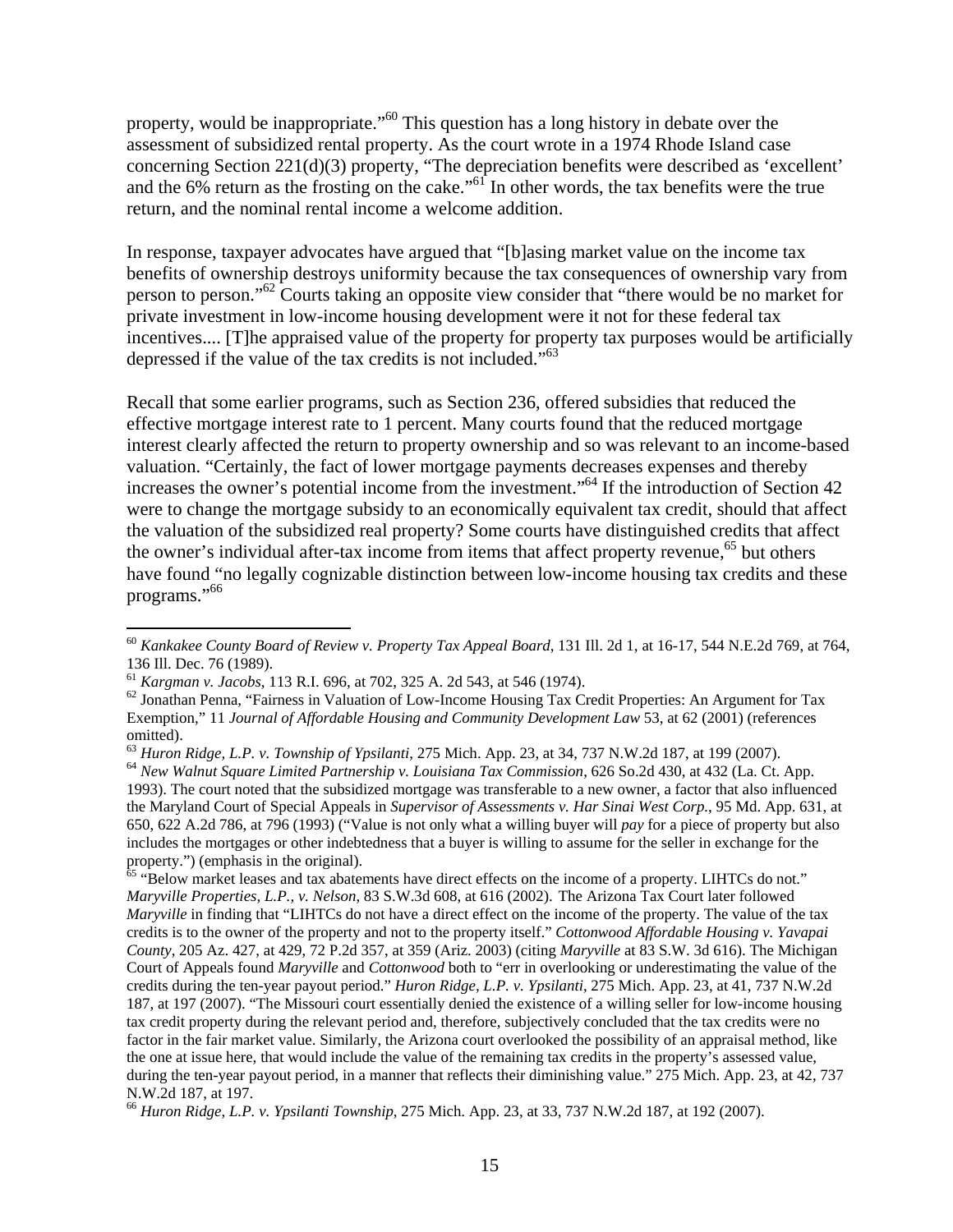*8. Are tax attributes "personal to the owner?"* Property law distinguishes covenants personal to the owner from those that "run with the land" and bind future purchasers.<sup>67</sup> Although courts have sometimes referred to these categories in dealing with federally subsidized property, they do not necessarily apply with precision to the rent restrictions and tax benefits contained in a specific statute. However, in practical terms both "run with the land" if the legislative design includes incentives and penalties intended to insure that they will survive any change in ownership. The Michigan Court of Appeals used this terminology in describing the potential recapture of tax credits if any current or future owner failed to abide by the low-income housing regulatory agreements:

Under the federal tax code, the regulatory agreement creates a restrictive covenant that runs with the land. IRC  $\S$  42(h)(6). If the original owner or its successor ceases to operate the development as low-income housing under the terms of the regulatory agreement, the value of the tax credits is reduced or entirely recaptured. IRC § 42(j). On the other hand, as long as the subsequent owner continues to operate under the regulatory agreement, it is entitled to receive the remaining tax credits. IRC  $\S$  42(d)(7)(A).<sup>68</sup>

Although the Internal Revenue Code does not provide that these restrictions "run with the land" in so many words, it requires that owners seeking the low-income housing tax credit enter an agreement with the housing credit agency "which is binding on all successors of the taxpayer."<sup>69</sup> Section 42 provides a quid pro quo: financial penalties, including cancellation or recapture of tax credits, will be imposed if the taxpayers sell to future owners who do not abide by the restrictions, but purchasers who do abide by the restrictions can succeed to the credits as well as to the property ownership. As the Maine Supreme Judicial Court stated with regard to Section 236 property, it "could have been sold to an open market participant with the permission of HUD; the purchaser would have been subject to the regulatory agreement.<sup> $170$ </sup> In discussing Section 42 property, the Michigan Court of Appeals wrote, "Though the low-income tax credits may not interest a 'typical' buyer of residential rental property, there is a specialized market for

 $67$  "The essentials of a real covenant are (1) observance of certain formalities; (2) an intention of the parties that the covenant 'run with the land'; (3) a promise of such kind that it may be said to 'touch or concern the land'; and (4) 'privity of estate.'" A. James Casner and W. Barton Leach, *Cases and Text on Property* 988 (3rd ed. 1984), citing Clark, *Real Covenants and Other Interests Which Run with the Land* (2<sup>nd</sup> ed. 1947).<br><sup>68</sup> *Huron Ridge, L.P. v. Ypsilanti Township*, 275 Mich. App. 23, at 25, 737 N.W.2d 187, at 189 (2007). See also *In* 

*re Ottawa Housing Assoc.*, L.P, 27 Kan. App. 2d 1008, at 1009, 10 P. 3d 777, at 778 (2000) ("Although the property could be withdrawn from the government program, it would require the recapture of the tax credits."); *Brandon Bay Ltd. Partnership v. Payette County*, 142 Idaho 681, at 684, 132 P.3d 438, at 441 (2006) ("[I]f the developer originally qualifying for the tax credits sells the property, the purchaser assumes the tax position of the seller: 'a purchaser of creditworthy property steps into the seller's shoes with respect to the unused credits.' 26 U.S.C. §  $42(d)(7)$ . Moreover, the tax credits are only received if the owner continues to comply with the requirements for the low-income housing project as set forth in the agreement with the IHFA [Idaho Housing and Finance Association] and governed by 26 U.S.C. § 42."). The Oregon Tax Court and the Oregon Supreme Court held that tax benefits that could only be enjoyed by the first owner could not affect assessment: "If tax benefits are limited to the first owner or are recaptured when a property is transferred, such benefits will not enter into market considerations." *Bayridge Associates L.P. v. Department of Revenue*, 321 Or. 21, at 31, 892 P. 2d 1002, at 1007 (1995), citing the Oregon Tax Court decision in the same case, 13 Or. Tax 24, at 29 (1994). <sup>69</sup> I.R.C. Sec. 42 (h)(6)(B)(5).

<sup>70</sup> *Glenridge Development Co. v. City of Augusta*, 662 A.2d 928, at 930 (Me. 1995).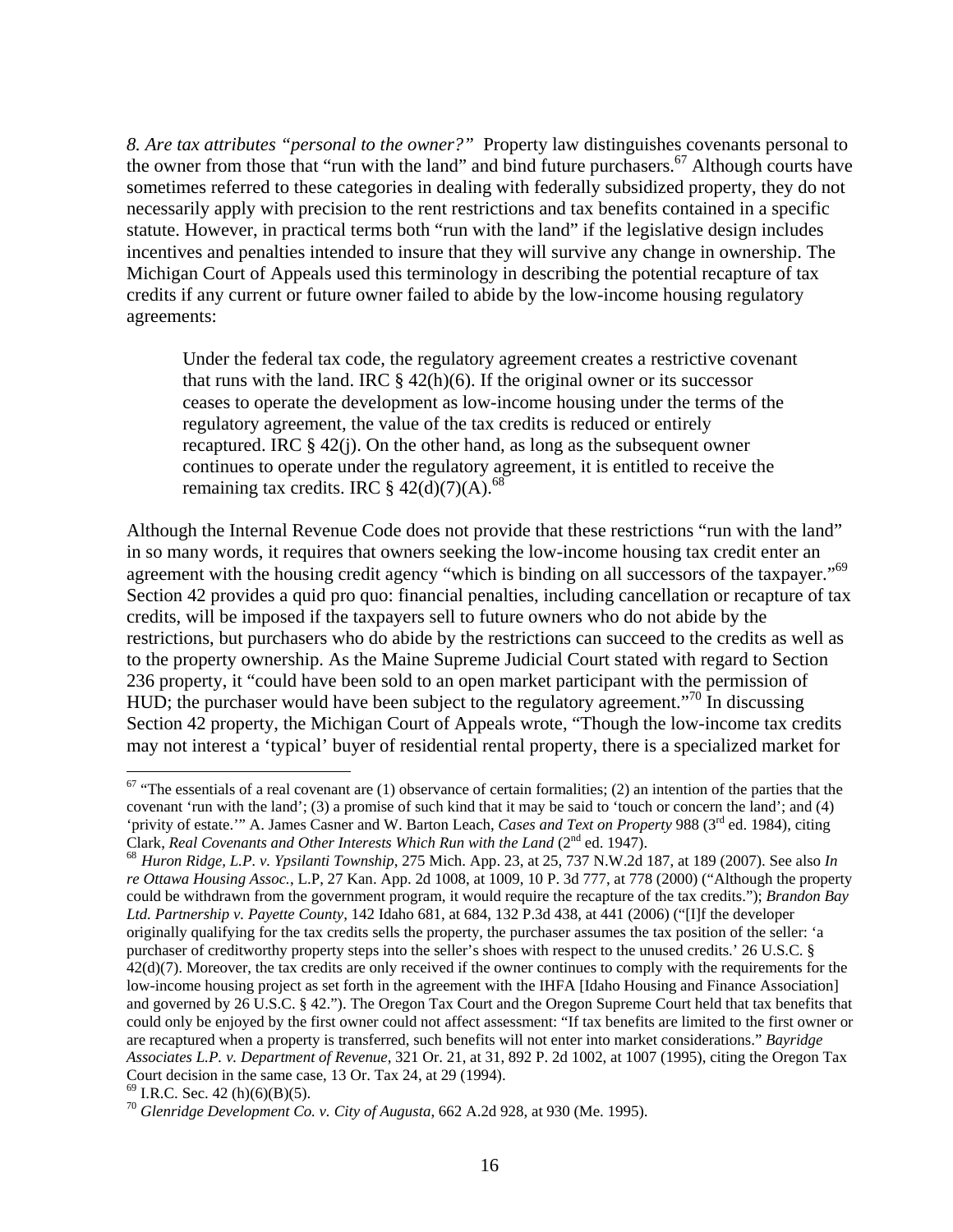properties subject to § 42," because their foremost value "is found in the tax benefits they generate to the owner."<sup>71</sup> The Supreme Court of Idaho found that "a purchaser of creditworthy property steps into the seller's shoes with respect to the unused credits."<sup>72</sup> The benefits and burdens of ownership are intended to follow ownership of the property. This has strengthened the case for recognizing both in the assessment process.

*9. Are time-limited tax benefits a wasting asset?* Both the restrictions and tax benefits that accompany ownership of subsidized housing have limited lives. Section 42 credits generally extend over a ten year period, while the rent limitations and other restrictions accompanying them often expire after fifteen years. It is sometimes said that credits are earned over fifteen years but paid out over ten years. This raises a question as to how these time periods, and particularly the mismatch in their lengths, affect tax valuation. For some commentators, the final five year period would be one in which prospective purchasers could only assume the burdens of subsidized housing, while the tax benefits, as a type of wasting asset, would have expired.<sup>73</sup> But the example of leased property suggests several complications in translating this situation into a nominal or even negative assessed value.

In states that do not equate taxable value with the sale price of the landlord's interest, a low sale value for the landlord's encumbered share does not set the taxable value of the real estate as a whole. Courts taking the opposite position and accepting low rents as evidence of property value still limit this approach in order to minimize the problem of identical properties bearing different property tax burdens. For example, no court would consider fraudulent or non-arm's-length agreements in the assessment—such as below-market rental terms accompanied by side payments not mentioned in the lease. Some courts have similarly attempted to distinguish prudent leases from those that were "improvident when made."<sup> $74$ </sup>

A similar issue could arise if for valid business reasons a bona-fide lease called for most of the rent to be paid early in the lease term. At the extreme, a completely legitimate lease might require an initial lump-sum payment equal to the discounted present value of a series of standard monthly payments for the duration of the tenancy, perhaps with provision for a bond or other means of securing the landlord's future performance. Could the landlord demand a nominal tax assessment after receipt of such a lump-sum payment, since no rent remains to be paid for the term of the lease? It is highly unlikely that an unusual rent schedule would eliminate the owner's

<sup>&</sup>lt;sup>71</sup> *Huron Ridge L.P. v. Ypsilanti Township*, 275 Mich. App. 23, at 34, 737 N.W.2d 187, at 193 (2007) (quoting *Antisdale v. Galesburg*, 420 Mich. 265, 362 N.W.2d 632 (1984)).

<sup>&</sup>lt;sup>72</sup> Brandon Bay Ltd. Partnership v. Payette County, 142 Idaho 681, at 684, 132 P.3d 438, at 441 (2006), citing Section  $42(d)(7)$ .

<sup>&</sup>lt;sup>73</sup> "Since the credits run out after ten years, but the restrictions may last for another twenty years beyond that time, a purchaser would, in effect, be buying only the restrictions without getting the benefit of the credits." Wayne A. Tenenbaum, "Fitting a Square Peg Into a Round Hole: The Difficulty in Valuing Section 42 Low Income Housing Tax Credit Properties for Ad Valorem Tax Purposes" in Thomas A. Jaconetty, ed., *The Valuation of Subsidized Housing* (International Association of Assessing Officers 2003) 169-172, at 170.<br><sup>74</sup> E.g., *Merrick Holding Corp. v. Board of Assessors*, 58 A.D.2d 605, at 606, 395 N.Y.S.2d 233, at 234 (1977),

*rev'd,* 45 N.Y.2d 538, 382 N.E.2d 1341, 410 N.Y.S.2d 565 (1978) ("We deem it improper to apply the leasehold bonus principle to a selected portion of leases in a shopping center in the absence of proof of special circumstances or proof that the questioned leases were improvident when made." [citations omitted]).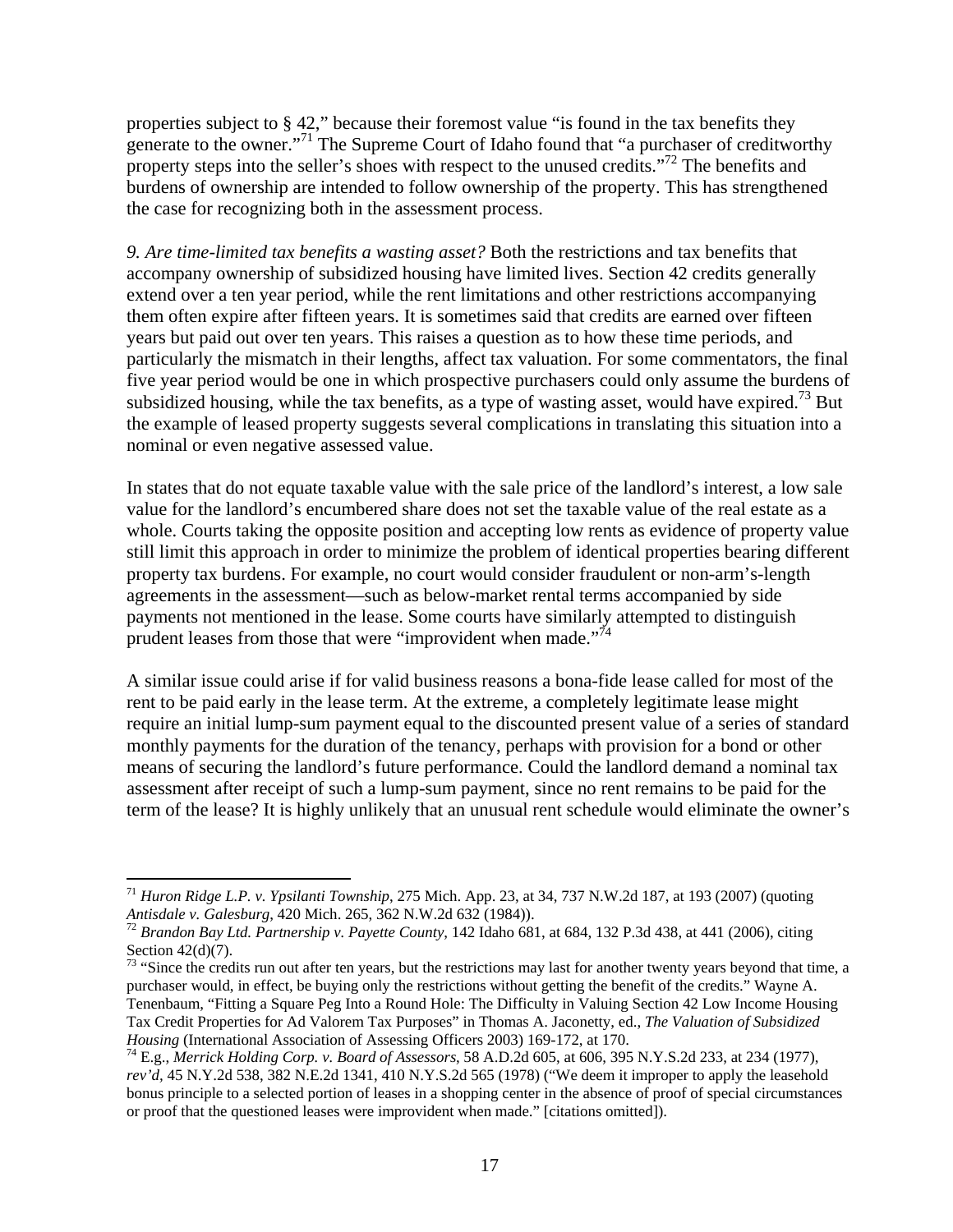tax liability. Similar questions might arise if a sale of subsidized housing were characterized as "buying only the restrictions without getting the benefit of the credits"<sup>75</sup> for tax purposes.

*10. Are tax benefits a nontaxable intangible asset?* Taxpayers have sometimes taken the position that credits constitute intangible property not subject to a real estate tax.76 A few of the states that have enacted special legislation addressing the assessment of subsidized housing have eliminated the value of the credits from the tax base by declaring them to be intangibles.<sup>77</sup>

Of course, a tax benefit is intangible property, as are all types of financial interests and even currency itself—the paper and ink being tangible, but the claim on value that they represent being intangible. But this overlooks the distinction between imposing a tax on an intangible asset<sup>78</sup> and imposing a tax on tangible property at a market value that reflects its intangible features. Many homes command a premium because buyers value intangible attributes such as historic significance, neighborhood reputation, or school quality. This periodically raises debate, as in the case of New Hampshire homeowners who protested that taking scenic settings into account in valuation amounted to a "view tax." The state explained that it had no "view tax," but that tax assessments reflect tangible and intangible elements affecting market value.<sup>79</sup>

The better reasoned cases have similarly distinguished a tax on intangible elements from a tax on real estate that recognizes the influence of intangible factors on property value. As the Michigan Court of Appeals wrote in considering this issue as a case of first impression in the state, "[I]ntangibles are not taxable in and of themselves, but they may be taken into account for purposes of assessing the value of tangible property...."<sup>80</sup> Similarly, the Tennessee Court of

<sup>&</sup>lt;sup>75</sup> Wayne A. Tenenbaum, "Fitting a Square Peg Into a Round Hole: The Difficulty in Valuing Section 42 Low Income Housing Tax Credit Properties for Ad Valorem Tax Purposes" in Thomas A. Jaconetty, ed., *The Valuation of Subsidized Housing* (International Association of Assessing Officers 2003) 169-172, at 170. 76 E.g., *Woda Ivy Glen Limited Partnership v. Fayette County Board of Revision*, 121 Ohio St. 3d 175, at 183 n. 4,

<sup>902</sup> N.E.2d 984, at 992 n. 4 ("[T]he proportionate interest in the tax credits themselves is transferred apart from any transfer of the entire legal fee interest in the property, and...the value that the purchaser places on the credit is driven primarily by the purchaser's particular tax considerations rather than any future value anticipated from the real property itself. As a result, the tax credits qualify as intangible interests separable from the real property."); *Rainbow Apartments v. Illinois Property Tax Appeal Board*, 326 Ill. App. 3d 1105, at 1108; 762 N.E.2d 534, at 537; 260 Ill. Dec. 875 (2001) ("We disagree with the characterization of the tax credits as intangible property sold and existing apart from the real estate. Section 42 tax credits are not intangible property because they do not constitute a right to a payment of money, have no independent value, and are not freely transferable upon receipt.") (citations omitted); *Cascade Court Ltd. Partnership v. Noble*, 105 Wash. App. 563, at 571, 20 P.3d 997, at 1002 (2001) ("Tax credits are intangible personal property and thus are not subject to real property taxation.... The Assessor should not take the tax credits into account in the assessment of the property.") (citations omitted).<br><sup>77</sup> N. H. Rev. Stat. Ann. § 75:1-a ("The assessed valuation of residential rental property subject to a housing

covenant under the low-income housing tax credit program shall not take into consideration the value of intangible assets including, but not limited to, government subsidies or grants, below market rate mortgage financing, and tax credits..."); Utah Code Ann. § 59-2-102(20)(b) ("'Intangible property' means... a low-income housing tax credit."). <sup>78</sup> For example, Florida formerly had a tax on intangible property, repealed in 2006. Deborah Bernstein, "The Repeal of Florida's Intangibles Tax," *State Tax Notes*, May 15, 2006, p. 537. Then-Governor Jeb Bush had called the tax "insidious," "evil," and "stupid." Joe Follick, "Prospects Bright for Final Repeal of Intangibles Tax," *State* 

Tax Notes, Apr. 3, 2006, p. 13.<br><sup>79</sup> See Daphne A. Kenyon, "Seeing Through the 'View Tax' Myth," *State Tax Notes*, Sept. 3, 2007, p. 641.<br><sup>80</sup> Huron Ridge LP v. Ypsilanti, 275 Mich. App. 23, at 37, 737 N.W.2d 187, at 195 Similarly, the Connecticut Superior Court wrote, "We conclude that LIHTCs, although intangibles, do have an